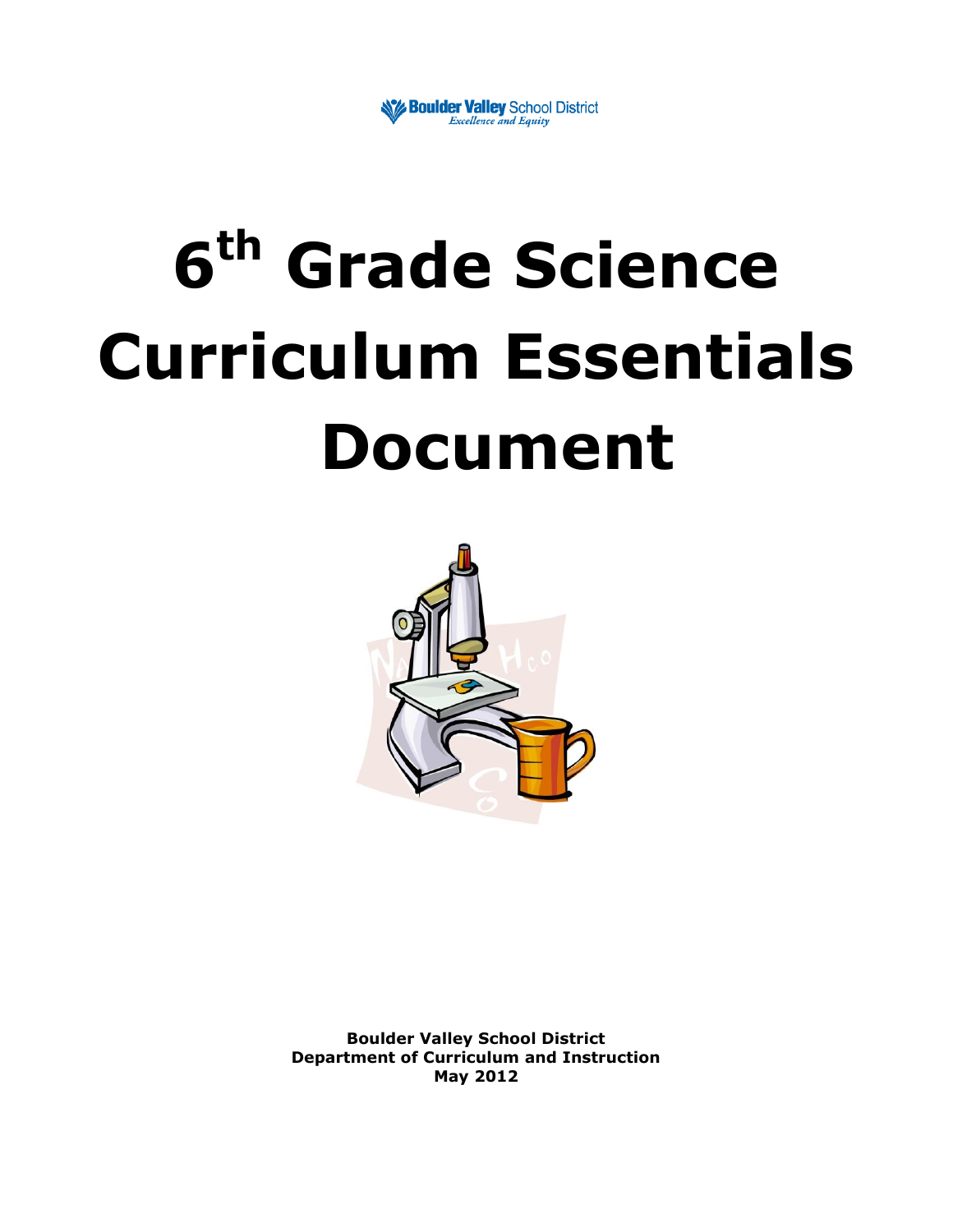## **Introduction**

#### **Science Curriculum Essentials in BVSD**

In 2009, the Colorado Department of Education published the most recent version of the Colorado Academic Standards.

This revision of the Boulder Valley School District Science Curriculum had three main goals:

- align with the revised Colorado Academic Standards
- maintain unique elements of our BVSD curriculum that reach beyond the standards
- maintain a viable list of concepts and skills that students should master in each grade level or course

#### **Inquiry**

A new organizational feature of the Colorado Academic Standards is the integration of science inquiry skills with specific scientific concepts. Instead of having a separate standard for inquiry, the skills associated with the process of scientific inquiry are embedded in the Evidence Outcomes for each Grade Level Expectation. In addition, the nature and history of science has been integrated into the Grade Level Expectations under "Nature of the Discipline". This approach is echoed by the *Framework for K-12 Science Education: Practices, Crosscutting Concepts, and Core Ideas* which states that the skills or practices of inquiry and the core ideas "must be woven together in standards, curricula, instruction, and assessments."

Scientific inquiry remains a central focus of the revised BVSD Science Curriculum Essentials Documents. The following definition from the *National Science Education Standards* serves as the basis for our common understanding of how scientific inquiry is defined.

Scientific inquiry refers to the diverse ways in which scientists study the natural world and propose explanations based on the evidence derived from their work. Inquiry also refers to the activities of students in which they develop knowledge and understanding of scientific ideas, as well as an understanding of how scientists study the natural world.

The following points serve to clarify the vision of what inquiry means in BVSD.

Inquiry involves five essential features, which are heavily integrated into the wording of Evidence Outcomes in the Colorado Academic Standards. Students engaged in scientific inquiry should:

- ask or respond to scientifically oriented questions
- give priority to evidence
- formulate explanations based on evidence
- connect explanations to scientific knowledge
- communicate and justify explanations (*Inquiry and the National Science Education Standards*)

Inquiry based science instruction involves a continuum of learning experiences from teacher-led to learner self-directed activities, including but not limited to hand-on labs. Hence, both a structured assignment involving reading and written reflection and an open-ended, hands-on investigation could be considered inquiry as long as they involve the five essential features identified above.

The ultimate goals of inquiry-based instruction are to engage learners, develop their conceptual understanding of the natural world around them, and to overcome misconceptions in science.

Inquiry-based activities should balance students' application of content knowledge, creativity and critical thinking in order to analyze data, solve a problem or address a unique question.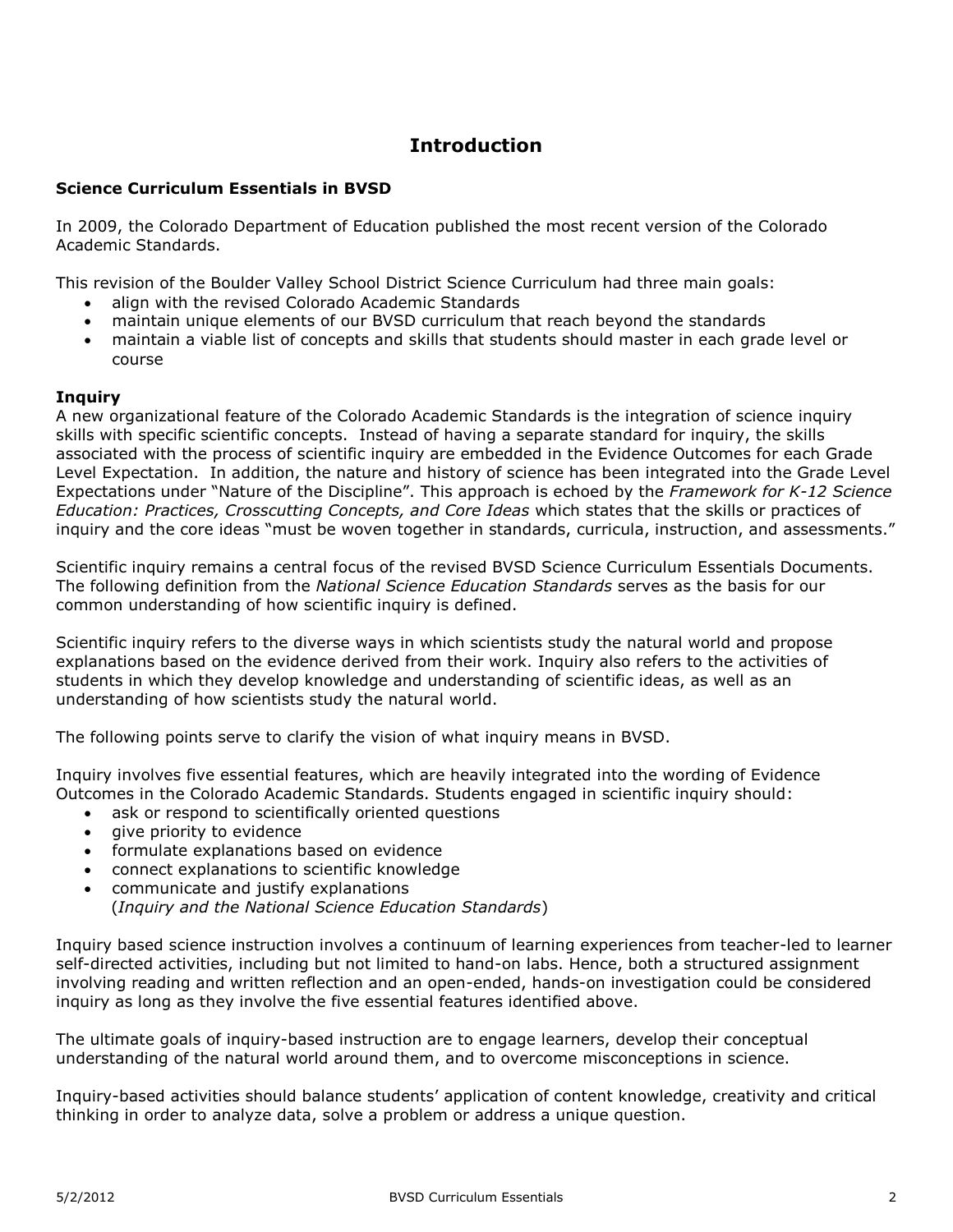## **6 th Grade Overview**

|                        | <b>Course Description</b>                                                                                                                                                                                                                                                                                                                                                                                                                                                                                                                                                                                                                                                                                                                                                                                                                                                                                                                                                                                                                                                                                                                                                                                                                                                                                                                                                                                                                 | <b>Topics at a Glance</b>                                                                                                                                                                                                                                                                                                                                                                                                                                                                                                                                                                                                                                                                                                                                                                                                                                                                                                                                                                                                                                                                                                                                                                                                                                                                                                                                                                                                                                                                                                                                                                                     |
|------------------------|-------------------------------------------------------------------------------------------------------------------------------------------------------------------------------------------------------------------------------------------------------------------------------------------------------------------------------------------------------------------------------------------------------------------------------------------------------------------------------------------------------------------------------------------------------------------------------------------------------------------------------------------------------------------------------------------------------------------------------------------------------------------------------------------------------------------------------------------------------------------------------------------------------------------------------------------------------------------------------------------------------------------------------------------------------------------------------------------------------------------------------------------------------------------------------------------------------------------------------------------------------------------------------------------------------------------------------------------------------------------------------------------------------------------------------------------|---------------------------------------------------------------------------------------------------------------------------------------------------------------------------------------------------------------------------------------------------------------------------------------------------------------------------------------------------------------------------------------------------------------------------------------------------------------------------------------------------------------------------------------------------------------------------------------------------------------------------------------------------------------------------------------------------------------------------------------------------------------------------------------------------------------------------------------------------------------------------------------------------------------------------------------------------------------------------------------------------------------------------------------------------------------------------------------------------------------------------------------------------------------------------------------------------------------------------------------------------------------------------------------------------------------------------------------------------------------------------------------------------------------------------------------------------------------------------------------------------------------------------------------------------------------------------------------------------------------|
| as a human endeavor.   | In middle level physical science, students will be designing<br>and conducting scientific investigations and constructing<br>scientific explanations based on evidence. Students will<br>make measurements using metric units and will organize<br>their data using bar and line graphs. Students will learn<br>about fundamental concepts in physical science such as the<br>particulate nature of matter, basic atomic structure, forms<br>and sources of energy, energy transfer and transformations,<br>the conservation of matter and energy, and force and<br>motion. Students will also learn about the nature of science                                                                                                                                                                                                                                                                                                                                                                                                                                                                                                                                                                                                                                                                                                                                                                                                          | Forces and Motion<br>Forms of Energy and Energy Transfer<br>Conservation of Energy<br>Physical and Chemical Changes<br><b>Conservation of Mass</b><br><b>States of Matter</b><br>Waves<br>Mixtures<br>Atoms, Elements, Compounds and Molecules<br>Properties of Matter                                                                                                                                                                                                                                                                                                                                                                                                                                                                                                                                                                                                                                                                                                                                                                                                                                                                                                                                                                                                                                                                                                                                                                                                                                                                                                                                        |
|                        | <b>Assessments</b>                                                                                                                                                                                                                                                                                                                                                                                                                                                                                                                                                                                                                                                                                                                                                                                                                                                                                                                                                                                                                                                                                                                                                                                                                                                                                                                                                                                                                        | <b>Scientific, Technology &amp; Information Literacy</b>                                                                                                                                                                                                                                                                                                                                                                                                                                                                                                                                                                                                                                                                                                                                                                                                                                                                                                                                                                                                                                                                                                                                                                                                                                                                                                                                                                                                                                                                                                                                                      |
|                        | Teacher-created assessments<br><b>Grade Level Expectations</b>                                                                                                                                                                                                                                                                                                                                                                                                                                                                                                                                                                                                                                                                                                                                                                                                                                                                                                                                                                                                                                                                                                                                                                                                                                                                                                                                                                            | Middle Level Physical Science students:<br>Create and conduct plans for scientific                                                                                                                                                                                                                                                                                                                                                                                                                                                                                                                                                                                                                                                                                                                                                                                                                                                                                                                                                                                                                                                                                                                                                                                                                                                                                                                                                                                                                                                                                                                            |
| <b>Standard</b>        | <b>Big Ideas for 6th Grade</b>                                                                                                                                                                                                                                                                                                                                                                                                                                                                                                                                                                                                                                                                                                                                                                                                                                                                                                                                                                                                                                                                                                                                                                                                                                                                                                                                                                                                            | investigations that include: asking questions,<br>stating hypotheses, identifying variables,<br>identifying constants, and collecting data                                                                                                                                                                                                                                                                                                                                                                                                                                                                                                                                                                                                                                                                                                                                                                                                                                                                                                                                                                                                                                                                                                                                                                                                                                                                                                                                                                                                                                                                    |
| 1. Physical<br>Science | 1. Identify and calculate the<br>direction and magnitude of forces<br>that act on an object, and explain<br>the results in the object's change<br>of motion.<br>2. There are different forms of<br>energy, and those forms of<br>energy can be changed from one<br>form to another - but total<br>energy is conserved.<br>3. Distinguish between physical and<br>chemical changes, noting that<br>mass is conserved during any<br>change.<br>4. Recognize that waves such as<br>electromagnetic, sound, seismic,<br>and water have common<br>characteristics and unique<br>properties.<br>5. Mixtures of substances can be<br>separated based on their<br>properties such as solubility,<br>boiling points, magnetic<br>properties, and densities.<br>6. All matter is made of atoms,<br>which are far too small to see<br>directly through a light<br>microscope. Elements have<br>unique atoms and thus, unique<br>properties. Atoms themselves are<br>made of even smaller particles.<br>7. Atoms may stick together in well-<br>defined molecules or be packed<br>together in large arrangements.<br>Different arrangements of atoms<br>into groups compose all<br>substances.<br>8. The physical characteristics and<br>changes of solid, liquid, and gas<br>states can be explained using the<br>particulate model.<br>9. Distinguish among, explain, and<br>apply the relationships among<br>mass, weight, volume, and<br>density. | accurately.<br>Use appropriate tools, technology and<br>measurement units to gather and organize data<br>and to report results.<br>Interpret data and recognize bias in order to<br>formulate logical conclusions.<br>Communicate the design and results of scientific<br>investigations in appropriate ways (written,<br>oral, graphical, pictorial, digital).<br>Follow lab and safety procedures when<br>conducting scientific investigations.<br>Explain that a controlled experiment must have<br>comparable results when repeated.<br>Create and use physical and conceptual models<br>for explanations and predictions.<br>Recognize that people from different cultures<br>and from different times in history make<br>contributions to the advancement of science.<br>Recognize that the interrelationship of science<br>and technology has implications for the social,<br>cultural, and ecological systems within which we<br>live.<br>Use technology responsibly for communication<br>and transfer of ideas.<br>Use technology to gather, organize, analyze,<br>and communicate about data.<br>Collaborate with others to identify information<br>about problems and to seek solutions.<br>Create a labeled diagram that supports<br>information being shared.<br>Organize and report information in a variety of<br>complex ways including tables, graphs, charts,<br>and reports.<br>Identify different information sources and<br>assess reliability of sources.<br>Present information in a variety of formats<br>including written paragraphs, posters,<br>illustrations, oral reports, etc. |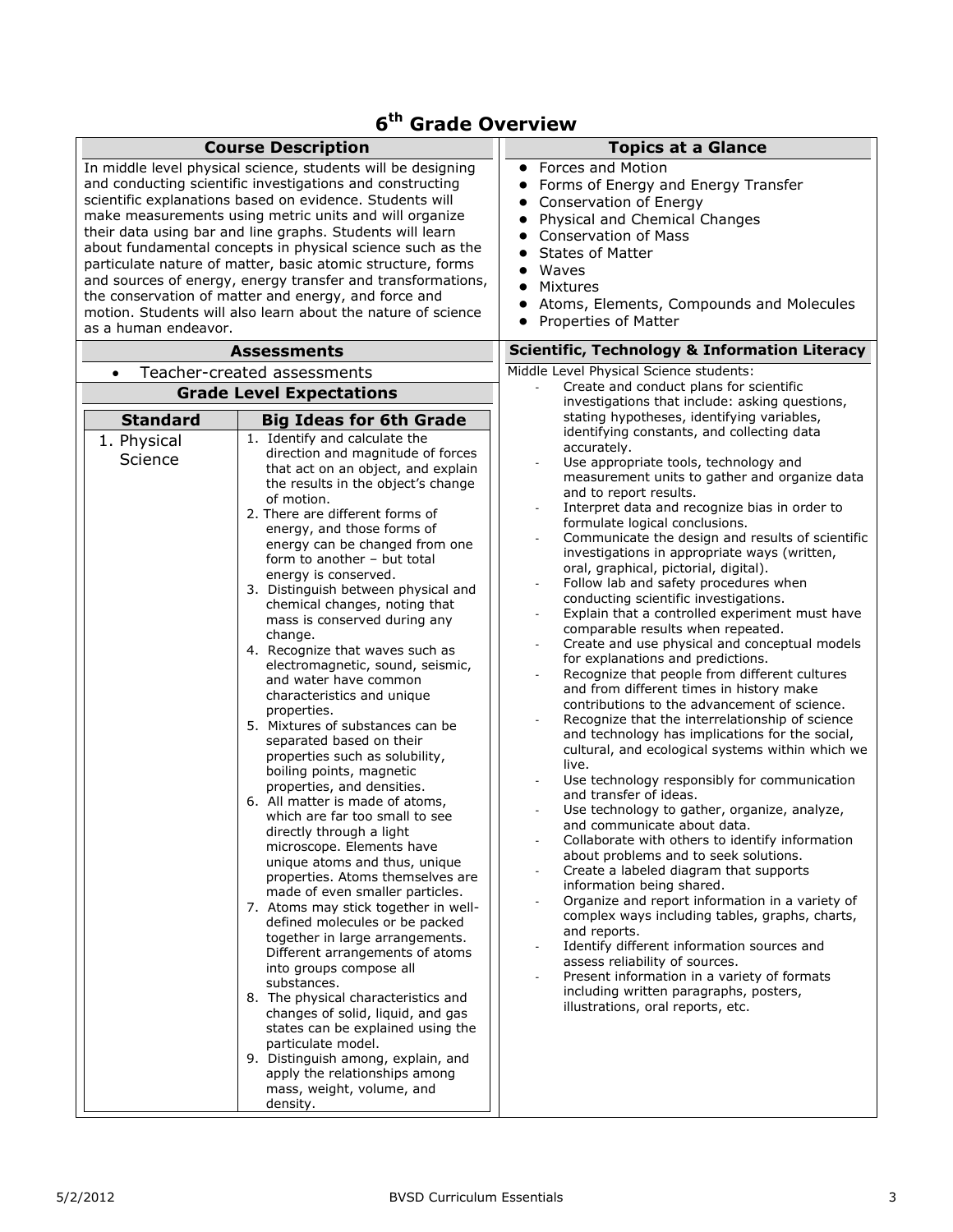#### **1. Physical Science**

Students know and understand common properties, forms and changes in matter and energy.

#### **Prepared Graduates**

The preschool through twelfth-grade concepts and skills that all students who complete the Colorado education system must master to ensure their success in a postsecondary and workforce setting.



- $\triangleright$  Observe, explain, and predict natural phenomena governed by Newton's laws of motion, acknowledging the limitations of their application to very small or very fast objects
- $\triangleright$  Apply an understanding of atomic and molecular structure to explain the properties of matter, and predict outcomes of chemical and nuclear reactions
- $\triangleright$  Apply an understanding that energy exists in various forms, and its transformation and conservation occur in processes that are predictable and measurable
- *Engage in scientific inquiry by asking or responding to scientifically oriented questions, collecting and analyzing data, giving priority to evidence, formulating explanations based on evidence, connecting explanations to scientific knowledge, and communicating and justifying explanations.*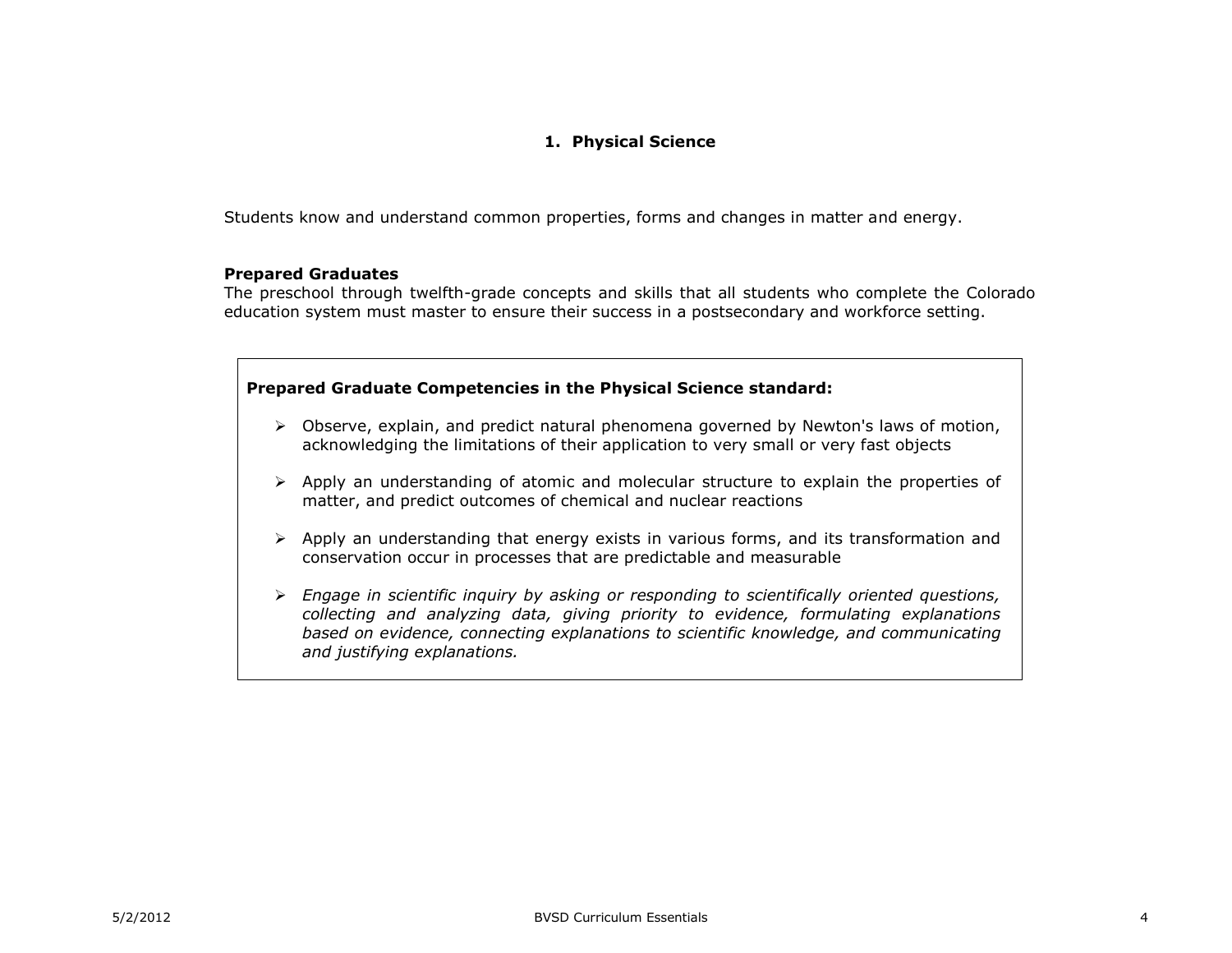| <b>Content Area: Science - Sixth Grade</b>                                                                                                                                                                                                                                                                                                                                                                                                                                                                                                                                                                                                                                                                                                                                                                                                                                                         |                                                                                                                                                                                                                                                                                                                                                                                                                                                                                                                                                                                                                                                                                                                                                                                                                                                                                                                                                                                                                                                                                                                                                                    |  |
|----------------------------------------------------------------------------------------------------------------------------------------------------------------------------------------------------------------------------------------------------------------------------------------------------------------------------------------------------------------------------------------------------------------------------------------------------------------------------------------------------------------------------------------------------------------------------------------------------------------------------------------------------------------------------------------------------------------------------------------------------------------------------------------------------------------------------------------------------------------------------------------------------|--------------------------------------------------------------------------------------------------------------------------------------------------------------------------------------------------------------------------------------------------------------------------------------------------------------------------------------------------------------------------------------------------------------------------------------------------------------------------------------------------------------------------------------------------------------------------------------------------------------------------------------------------------------------------------------------------------------------------------------------------------------------------------------------------------------------------------------------------------------------------------------------------------------------------------------------------------------------------------------------------------------------------------------------------------------------------------------------------------------------------------------------------------------------|--|
| <b>Standard: 1. Physical Science</b>                                                                                                                                                                                                                                                                                                                                                                                                                                                                                                                                                                                                                                                                                                                                                                                                                                                               |                                                                                                                                                                                                                                                                                                                                                                                                                                                                                                                                                                                                                                                                                                                                                                                                                                                                                                                                                                                                                                                                                                                                                                    |  |
| <b>Prepared Graduates:</b><br>Observe, explain, and predict natural phenomena governed by Newton's laws of motion, acknowledging the limitations of their<br>application to very small or very fast objects                                                                                                                                                                                                                                                                                                                                                                                                                                                                                                                                                                                                                                                                                        |                                                                                                                                                                                                                                                                                                                                                                                                                                                                                                                                                                                                                                                                                                                                                                                                                                                                                                                                                                                                                                                                                                                                                                    |  |
| <b>GRADE LEVEL EXPECTATION</b><br><b>Concepts and skills students master:</b><br>1. Identify and calculate the direction and magnitude of forces that act on an object, and explain the results in the object's change<br>of motion                                                                                                                                                                                                                                                                                                                                                                                                                                                                                                                                                                                                                                                                |                                                                                                                                                                                                                                                                                                                                                                                                                                                                                                                                                                                                                                                                                                                                                                                                                                                                                                                                                                                                                                                                                                                                                                    |  |
| <b>Evidence Outcomes</b>                                                                                                                                                                                                                                                                                                                                                                                                                                                                                                                                                                                                                                                                                                                                                                                                                                                                           | 21 <sup>st</sup> Century Skills and Readiness Competencies                                                                                                                                                                                                                                                                                                                                                                                                                                                                                                                                                                                                                                                                                                                                                                                                                                                                                                                                                                                                                                                                                                         |  |
| <b>Students can:</b><br>a. Predict and evaluate the movement of an object by<br>examining the forces applied to it<br>Identify the forces acting on a moving object<br>and explain the effects of changes in both<br>magnitude and direction<br>b. Use mathematical expressions to describe the<br>movement of an object<br>• Calculate velocity given distance and time<br><b>Extension: Define and calculate</b><br>acceleration given velocity and time<br><b>Extension: manipulate mathematical</b><br>expressions to describe the movement (for<br>example: solve for distance when given<br>velocity and time)<br>c. Develop and design a scientific investigation to collect<br>and analyze speed and acceleration data to determine<br>the net forces acting on a moving object<br>• Based on the size and direction of a force<br>applied, determine the direction an object will<br>move | <b>Inquiry Questions:</b><br>1. What relationships exist among force, mass, speed, and<br>acceleration?<br>2. What evidence indicates a force has acted on a system? Is it<br>possible for a force to act on a system without having an<br>effect?<br><b>Relevance and Application:</b><br>1. Engineers take forces into account when designing moving<br>objects such as car tires, roller coasters, and rockets.<br>2. Vehicles and their propulsion systems are designed by<br>analyzing the forces that act on the vehicle. For example, the<br>designs of propellers and jet engines are based on the<br>aerodynamics of airplanes.<br><b>Nature of Discipline:</b><br>1. Recognize that our current understanding of forces has<br>developed over centuries of studies by many scientists, and<br>that we will continue to refine our understanding of forces<br>through continued scientific investigations and advances in<br>data collection.<br>2. Find, evaluate, and select appropriate information from<br>reference books, journals, magazines, online references, and<br>databases to answer scientific questions about motion and<br>acceleration. |  |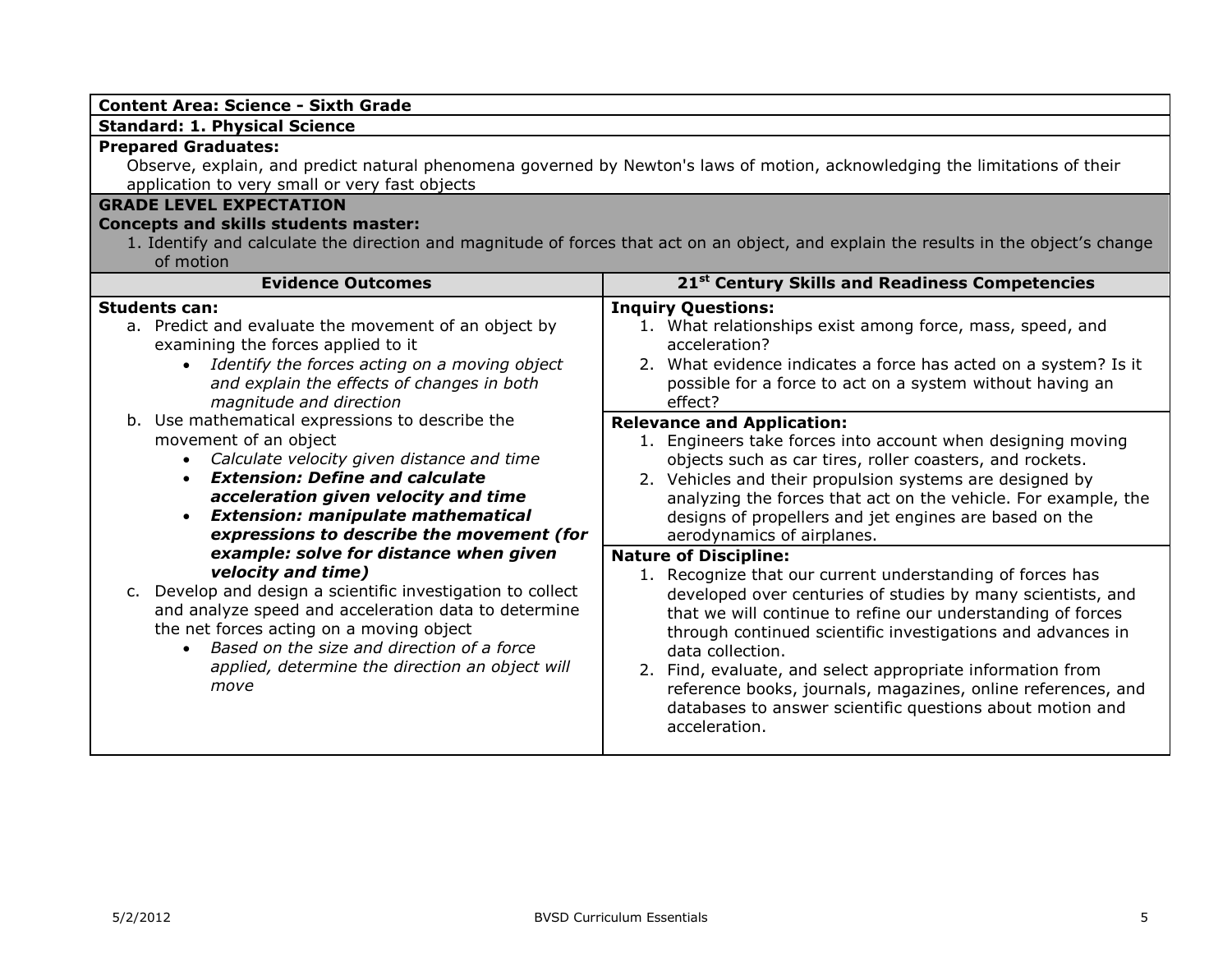#### **Content Area: Science - Sixth Grade**

#### **Standard: 1. Physical Science**

#### **Prepared Graduates:**

Apply an understanding that energy exists in various forms, and its transformation and conservation occur in processes that are predictable and measurable

#### **GRADE LEVEL EXPECTATION**

#### **Concepts and skills students master:**

2. There are different forms of energy, and those forms of energy can be changed from one form to another – but total energy is conserved

| <b>Evidence Outcomes</b>                                                                                                                                                                                                                                                                                                             | 21 <sup>st</sup> Century Skills and Readiness Competencies                                                                                                                                                                                                                                                                                                                                                                                                                                                                                                                                                     |  |
|--------------------------------------------------------------------------------------------------------------------------------------------------------------------------------------------------------------------------------------------------------------------------------------------------------------------------------------|----------------------------------------------------------------------------------------------------------------------------------------------------------------------------------------------------------------------------------------------------------------------------------------------------------------------------------------------------------------------------------------------------------------------------------------------------------------------------------------------------------------------------------------------------------------------------------------------------------------|--|
| <b>Students can:</b><br>a. Gather, analyze, and interpret data to describe the<br>different forms of energy and energy transfer<br>b. Develop a research-based analysis of different forms of<br>energy and energy transfer<br>c. Use research-based models to describe energy transfer<br>mechanisms, and predict amounts of energy | <b>Inquiry Questions:</b><br>1. Which forms of energy can be directly observed, and which<br>forms of energy must be inferred?<br>2. What evidence supports the existence of potential and kinetic<br>energy?<br>3. Is there a limit to how many times energy can be<br>transferred? Explain your answer.                                                                                                                                                                                                                                                                                                      |  |
| transferred                                                                                                                                                                                                                                                                                                                          | <b>Relevance and Application:</b><br>1. Photos and measurements of accident investigations provide<br>evidence of energy transfers during such events.<br>2. Kinetic energy often is turned into heat such as when brakes<br>are applied to a vehicle or when space vehicles re-enter<br>Earth's atmosphere.<br>3. Energy transfers convert electricity to light, heat, or kinetic<br>energy in motors.<br>4. There are ways of producing electricity using both<br>nonrenewable resources such as coal or natural gas and<br>renewable sources such as hydroelectricity or solar, wind,<br>and nuclear power. |  |
|                                                                                                                                                                                                                                                                                                                                      | <b>Nature of Discipline:</b><br>1. Share experimental data, and respectfully discuss conflicting<br>results.<br>2. Recognize and describe the ethical traditions of science:<br>value peer review; truthful reporting of methods and<br>outcomes; making work public; and sharing a lens of<br>professional skepticism when reviewing the work of others.<br>3. Use tools to gather, view, analyze, and report results for<br>scientific investigations designed to answer questions about<br>energy transformations.                                                                                          |  |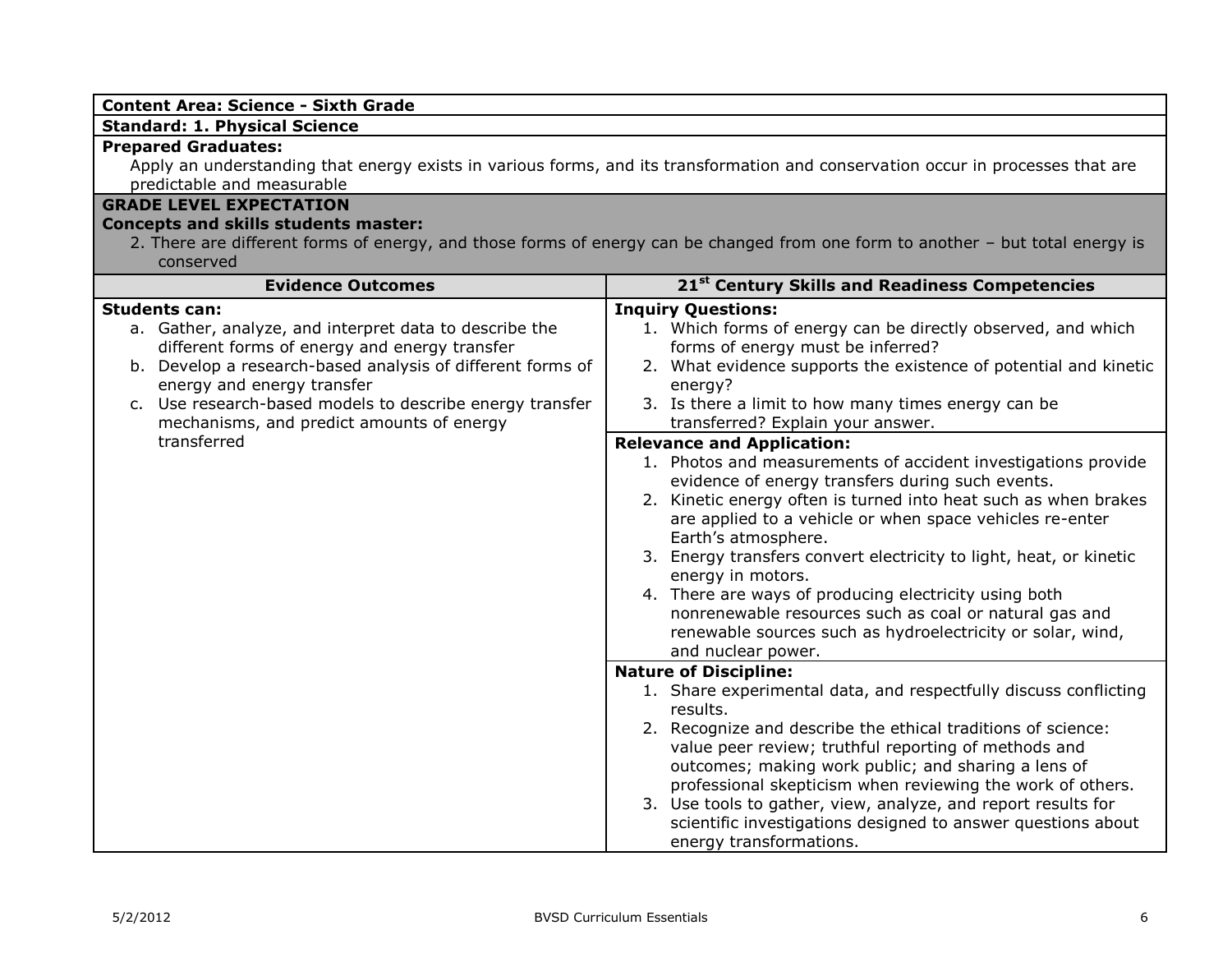| Standard: 1. Physical Science - Sixth Grade                                                                                                                                                                                                                                                                                                                                                                                                                                                                                                                                                                                                                                                                                                                                                                                                                                                                                                                                                                                                                                                            |  |
|--------------------------------------------------------------------------------------------------------------------------------------------------------------------------------------------------------------------------------------------------------------------------------------------------------------------------------------------------------------------------------------------------------------------------------------------------------------------------------------------------------------------------------------------------------------------------------------------------------------------------------------------------------------------------------------------------------------------------------------------------------------------------------------------------------------------------------------------------------------------------------------------------------------------------------------------------------------------------------------------------------------------------------------------------------------------------------------------------------|--|
| Apply an understanding of atomic and molecular structure to explain the properties of matter, and predict outcomes of chemical<br>3. Distinguish between physical and chemical changes, noting that mass is conserved during any change                                                                                                                                                                                                                                                                                                                                                                                                                                                                                                                                                                                                                                                                                                                                                                                                                                                                |  |
| 21 <sup>st</sup> Century Skills and Readiness Competencies                                                                                                                                                                                                                                                                                                                                                                                                                                                                                                                                                                                                                                                                                                                                                                                                                                                                                                                                                                                                                                             |  |
| <b>Inquiry Questions:</b><br>1. What evidence can indicate whether a change is physical or<br>chemical?<br>2. Is it easier to observe the conservation of mass in physical or<br>chemical changes? Why?<br>3. What would happen if mass were not conserved?<br><b>Relevance and Application:</b><br>1. The freezing, thawing, and vaporization of Earth's water<br>provide examples of physical changes.<br>2. An understanding of chemical changes has resulted in the<br>design of various products such as refrigerants in air<br>conditioners and refrigerators.<br>3. Physical and chemical changes are involved in the collection<br>and refinement of natural resources such as using arsenic in<br>gold mining.<br>4. Living systems conserve mass when waste products from<br>some organisms are nutrients for others.<br><b>Nature of Discipline:</b><br>1. Evaluate the reproducibility of an experiment, and critically<br>examine conflicts in experimental results.<br>2. Share experimental data, and respectfully discuss conflicting<br>results emulating the practice of scientists. |  |
|                                                                                                                                                                                                                                                                                                                                                                                                                                                                                                                                                                                                                                                                                                                                                                                                                                                                                                                                                                                                                                                                                                        |  |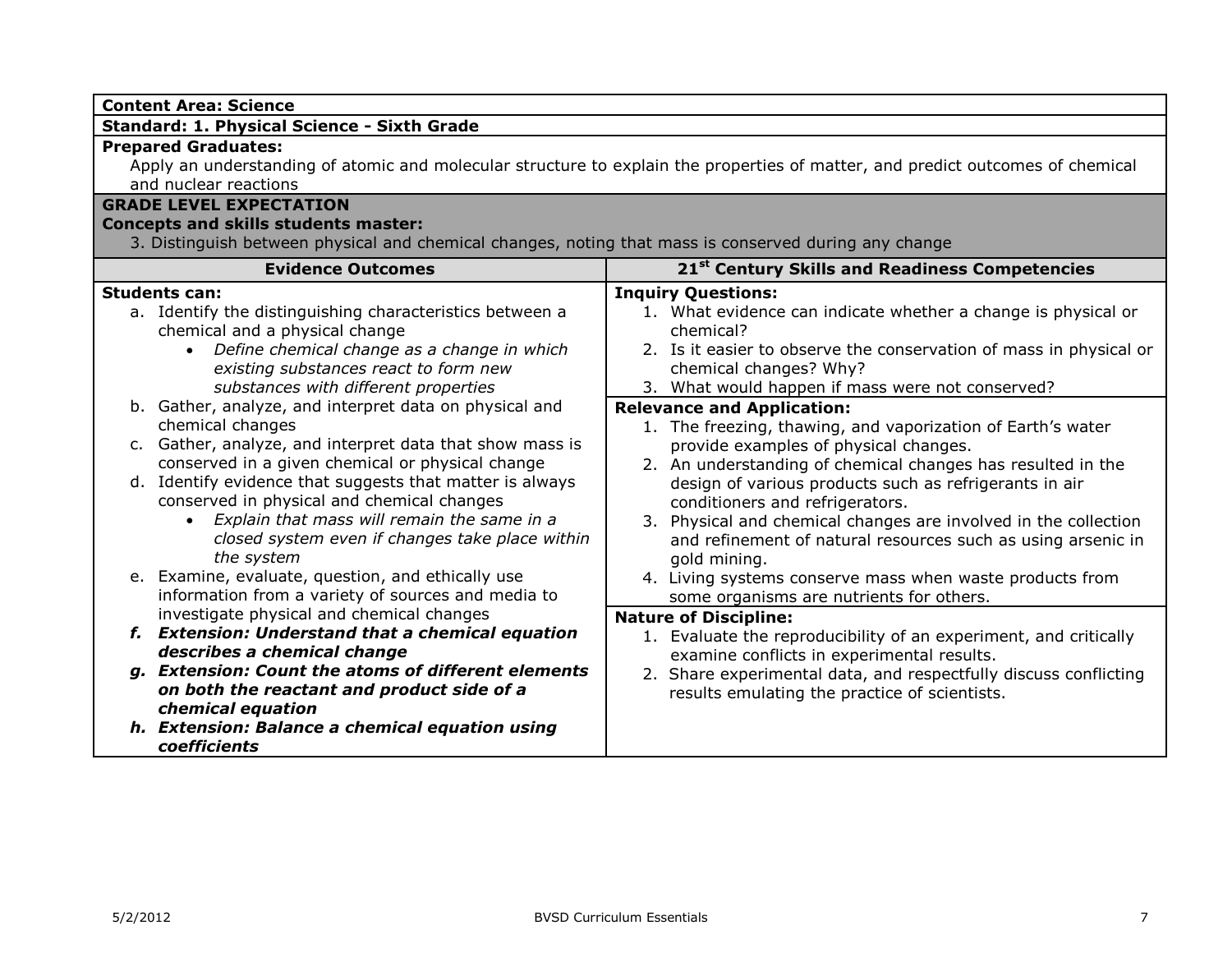| <b>Content Area: Science - Sixth Grade</b>                                                                                                                                                                                                                                |                                                                                                                                                                                                                                                                                                                                                                                                                                                                                                                                                                                                                                                                                                                                                                                                                                                                                                                                                                                                                                                                                                                                                                                                                                                                                                                                                                                                                                                    |
|---------------------------------------------------------------------------------------------------------------------------------------------------------------------------------------------------------------------------------------------------------------------------|----------------------------------------------------------------------------------------------------------------------------------------------------------------------------------------------------------------------------------------------------------------------------------------------------------------------------------------------------------------------------------------------------------------------------------------------------------------------------------------------------------------------------------------------------------------------------------------------------------------------------------------------------------------------------------------------------------------------------------------------------------------------------------------------------------------------------------------------------------------------------------------------------------------------------------------------------------------------------------------------------------------------------------------------------------------------------------------------------------------------------------------------------------------------------------------------------------------------------------------------------------------------------------------------------------------------------------------------------------------------------------------------------------------------------------------------------|
| <b>Standard: 1. Physical Science</b>                                                                                                                                                                                                                                      |                                                                                                                                                                                                                                                                                                                                                                                                                                                                                                                                                                                                                                                                                                                                                                                                                                                                                                                                                                                                                                                                                                                                                                                                                                                                                                                                                                                                                                                    |
| <b>Prepared Graduates:</b><br>Apply an understanding that energy exists in various forms, and its transformation and conservation occur in processes that are<br>predictable and measurable                                                                               |                                                                                                                                                                                                                                                                                                                                                                                                                                                                                                                                                                                                                                                                                                                                                                                                                                                                                                                                                                                                                                                                                                                                                                                                                                                                                                                                                                                                                                                    |
| <b>GRADE LEVEL EXPECTATION</b><br><b>Concepts and skills students master:</b>                                                                                                                                                                                             | 4. Recognize that waves such as electromagnetic, sound, seismic, and water have common characteristics and unique properties                                                                                                                                                                                                                                                                                                                                                                                                                                                                                                                                                                                                                                                                                                                                                                                                                                                                                                                                                                                                                                                                                                                                                                                                                                                                                                                       |
| <b>Evidence Outcomes</b>                                                                                                                                                                                                                                                  | 21 <sup>st</sup> Century Skills and Readiness Competencies                                                                                                                                                                                                                                                                                                                                                                                                                                                                                                                                                                                                                                                                                                                                                                                                                                                                                                                                                                                                                                                                                                                                                                                                                                                                                                                                                                                         |
| <b>Students can:</b><br>a. Compare and contrast different types of waves                                                                                                                                                                                                  | <b>Inquiry Questions:</b><br>1. What are some different ways to describe waves?                                                                                                                                                                                                                                                                                                                                                                                                                                                                                                                                                                                                                                                                                                                                                                                                                                                                                                                                                                                                                                                                                                                                                                                                                                                                                                                                                                    |
| b. Describe for various waves the amplitude, frequency,<br>wavelength, and speed<br>c. Describe the relationship between pitch and frequency<br>in sound<br>d. Develop and design a scientific investigation regarding<br>absorption, reflection, and refraction of light | <b>Relevance and Application:</b><br>1. Different vibrations create waves with different characteristics.<br>For example, a vibrating low-pitch guitar string feels different<br>to the touch than a high-pitch guitar string.<br>2. Dealing with different types of waves presents design<br>challenges. For example, higher frequency waves have shorter<br>wavelengths, which affect ships, buildings, and antenna<br>design.<br>3. Energy from different types of waves can affect the<br>environment. For example, natural waves cause different<br>beach erosion than boat wakes.<br>4. There are many applications of light and lasers such as using<br>fiber optics in high speed communication and lasers in<br>surgery.<br>5. Living organisms collect and use light and sound waves - such<br>as for hearing and vision $-$ to gather information about their<br>surroundings.<br><b>Nature of Discipline:</b><br>1. Evaluate models used to explain and predict wave phenomena<br>that cannot be directly measured.<br>2. Understand that scientists work from the assumption that the<br>universe is a single system in which the basic rules are the<br>same everywhere. For example, the speed of light in a<br>vacuum is constant across space and time.<br>3. Select and use technology tools to gather, view, analyze, and<br>report results for scientific investigations about the<br>characteristics and properties of waves. |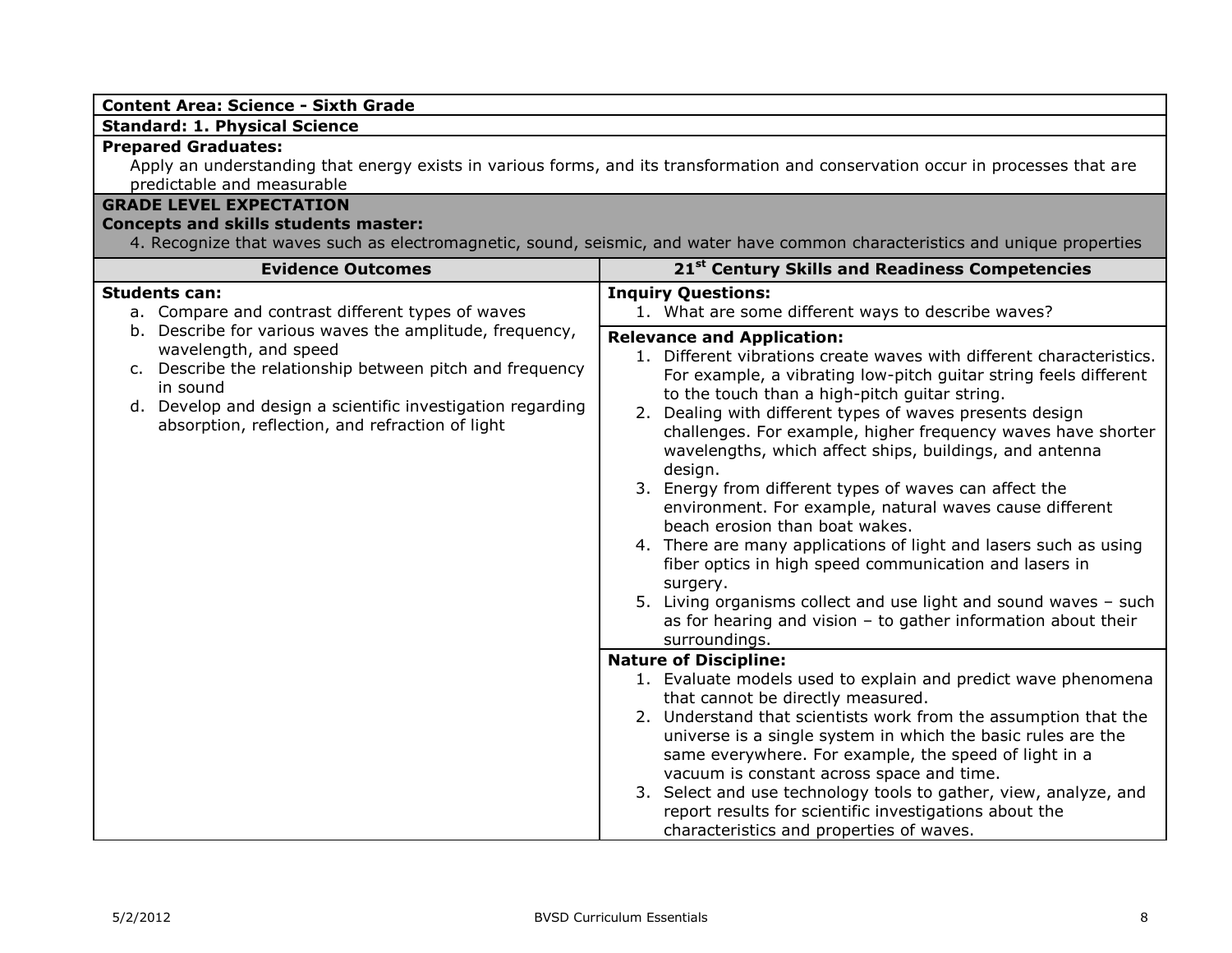| <b>Content Area: Science - Sixth Grade</b>                                                                                                                                                                                                  |                                                                                                                                                                                                                                                                                                                                                                                                                                                                                                                                                                                                                                                                                                                                                                                                                                                                                          |
|---------------------------------------------------------------------------------------------------------------------------------------------------------------------------------------------------------------------------------------------|------------------------------------------------------------------------------------------------------------------------------------------------------------------------------------------------------------------------------------------------------------------------------------------------------------------------------------------------------------------------------------------------------------------------------------------------------------------------------------------------------------------------------------------------------------------------------------------------------------------------------------------------------------------------------------------------------------------------------------------------------------------------------------------------------------------------------------------------------------------------------------------|
| <b>Standard: 1. Physical Science</b>                                                                                                                                                                                                        |                                                                                                                                                                                                                                                                                                                                                                                                                                                                                                                                                                                                                                                                                                                                                                                                                                                                                          |
| <b>Prepared Graduates:</b><br>Apply an understanding of atomic and molecular structure to explain the properties of matter, and predict outcomes of chemical<br>and nuclear reactions                                                       |                                                                                                                                                                                                                                                                                                                                                                                                                                                                                                                                                                                                                                                                                                                                                                                                                                                                                          |
| <b>GRADE LEVEL EXPECTATION</b>                                                                                                                                                                                                              |                                                                                                                                                                                                                                                                                                                                                                                                                                                                                                                                                                                                                                                                                                                                                                                                                                                                                          |
| <b>Concepts and skills students master:</b>                                                                                                                                                                                                 |                                                                                                                                                                                                                                                                                                                                                                                                                                                                                                                                                                                                                                                                                                                                                                                                                                                                                          |
| densities                                                                                                                                                                                                                                   | 5. Mixtures of substances can be separated based on their properties such as solubility, boiling points, magnetic properties, and                                                                                                                                                                                                                                                                                                                                                                                                                                                                                                                                                                                                                                                                                                                                                        |
| <b>Evidence Outcomes</b>                                                                                                                                                                                                                    | 21 <sup>st</sup> Century Skills and Readiness Competencies                                                                                                                                                                                                                                                                                                                                                                                                                                                                                                                                                                                                                                                                                                                                                                                                                               |
| <b>Students can:</b><br>a. Identify properties of substances in a mixture that could<br>be used to separate those substances from each other<br>b. Develop and design a scientific investigation to separate<br>the components of a mixture | <b>Inquiry Questions:</b><br>1. What techniques can be used to separate mixtures of<br>substances based their properties?<br>2. Which properties are the most useful in trying to separate<br>mixtures of substances?<br>3. How much difference must there be among the properties of<br>substances for the properties to be useful in separating the<br>substances?<br><b>Relevance and Application:</b><br>1. Materials are sorted based on their properties in a variety of<br>applications. For example, water filtration systems rely on<br>the solubility, density, and physical sizes of substances, and<br>recycling facilities use the properties of materials to separate<br>substances in single-stream recycling systems.<br>2. Mining and oil refining processes use properties to separate<br>materials.<br>3. The kidneys use properties to filter wastes from the blood. |
|                                                                                                                                                                                                                                             | <b>Nature of Discipline:</b>                                                                                                                                                                                                                                                                                                                                                                                                                                                                                                                                                                                                                                                                                                                                                                                                                                                             |
|                                                                                                                                                                                                                                             | 1. Ask testable questions and make a falsifiable hypothesis<br>about using properties to perform separations, and design a<br>method to find an answer.                                                                                                                                                                                                                                                                                                                                                                                                                                                                                                                                                                                                                                                                                                                                  |
|                                                                                                                                                                                                                                             | 2. Evaluate and critique experimental procedures designed to<br>separate mixtures.                                                                                                                                                                                                                                                                                                                                                                                                                                                                                                                                                                                                                                                                                                                                                                                                       |
|                                                                                                                                                                                                                                             | 3. Share experimental data, and respectfully discuss<br>inconsistent results.                                                                                                                                                                                                                                                                                                                                                                                                                                                                                                                                                                                                                                                                                                                                                                                                            |
|                                                                                                                                                                                                                                             | 4. Describe several ways in which scientists would study<br>mixtures, and suggest ways that this has contributed to our<br>understanding of materials.                                                                                                                                                                                                                                                                                                                                                                                                                                                                                                                                                                                                                                                                                                                                   |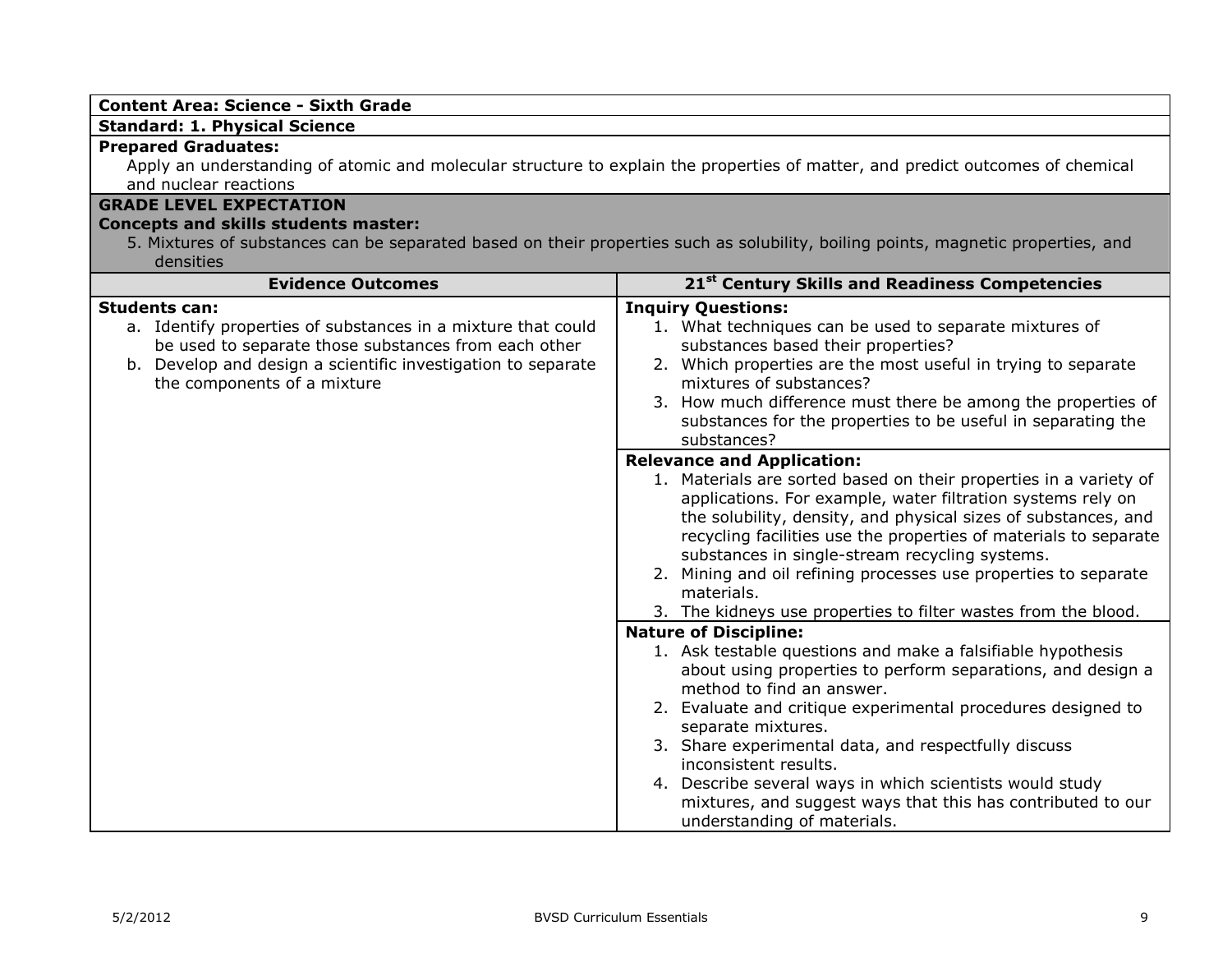#### **Content Area: Science - Sixth Grade**

#### **Standard: 1. Physical Science**

#### **Prepared Graduates:**

Apply an understanding of atomic and molecular structure to explain the properties of matter, and predict outcomes of chemical and nuclear reactions

#### **GRADE LEVEL EXPECTATION**

#### **Concepts and skills students master:**

6. All matter is made of atoms, which are far too small to see directly through a light microscope. Elements have unique atoms and thus, unique properties. Atoms themselves are made of even smaller particles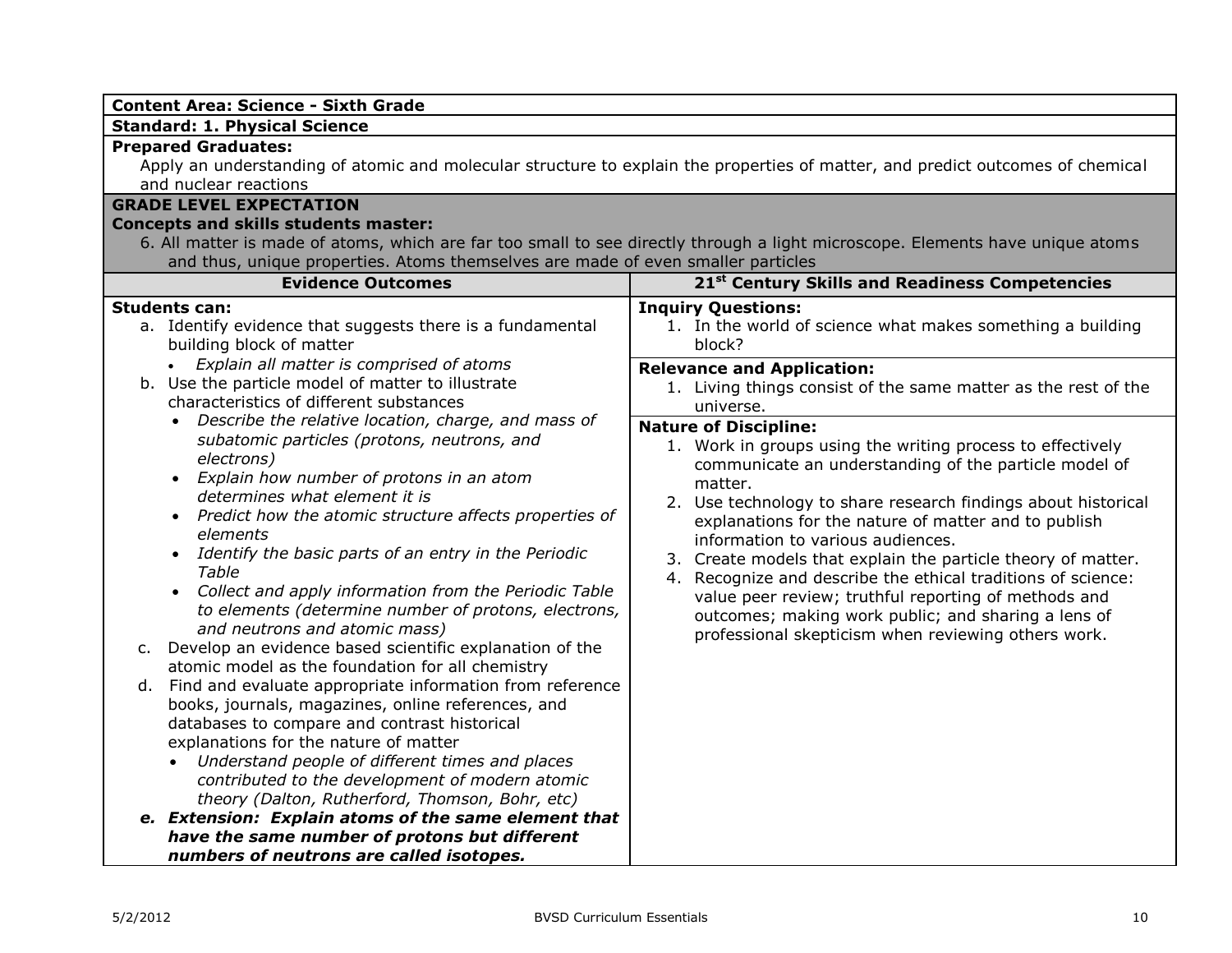| f. Extension: Calculate average atomic mass using<br>isotopic masses and abundances                           |  |
|---------------------------------------------------------------------------------------------------------------|--|
| g. Extension: Use Bohr models to show electron<br>configuration                                               |  |
| h. Extension: Apply classification systems to other                                                           |  |
| groups of objects by making new Periodic Tables<br><b>Extension: Describe periodic trends on the Periodic</b> |  |
| <b>Table</b>                                                                                                  |  |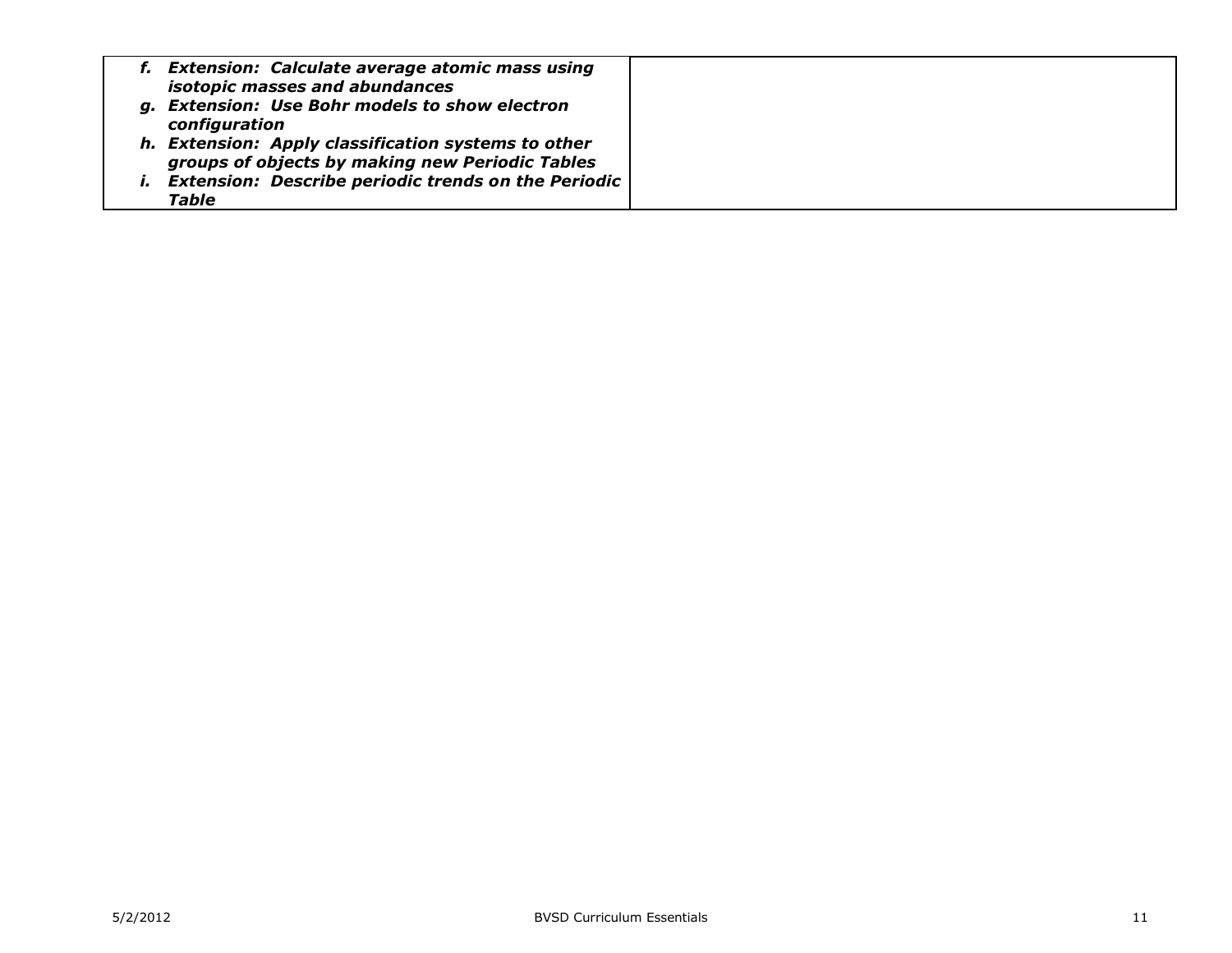| <b>Content Area: Science - Sixth Grade</b>                                                                                                                                                                                                                                                                                                                                   |                                                                                                                                                                                                                                                             |  |
|------------------------------------------------------------------------------------------------------------------------------------------------------------------------------------------------------------------------------------------------------------------------------------------------------------------------------------------------------------------------------|-------------------------------------------------------------------------------------------------------------------------------------------------------------------------------------------------------------------------------------------------------------|--|
| <b>Standard: 1. Physical Science</b>                                                                                                                                                                                                                                                                                                                                         |                                                                                                                                                                                                                                                             |  |
| <b>Prepared Graduates:</b><br>Apply an understanding of atomic and molecular structure to explain the properties of matter, and predict outcomes of chemical<br>and nuclear reactions                                                                                                                                                                                        |                                                                                                                                                                                                                                                             |  |
| <b>GRADE LEVEL EXPECTATION</b>                                                                                                                                                                                                                                                                                                                                               |                                                                                                                                                                                                                                                             |  |
| <b>Concepts and skills students master:</b>                                                                                                                                                                                                                                                                                                                                  |                                                                                                                                                                                                                                                             |  |
| 7. Atoms may stick together in well-defined molecules or be packed together in large arrays. Different arrangements of atoms into                                                                                                                                                                                                                                            |                                                                                                                                                                                                                                                             |  |
| groups compose all substances<br><b>Evidence Outcomes</b>                                                                                                                                                                                                                                                                                                                    | 21 <sup>st</sup> Century Skills and Readiness Competencies                                                                                                                                                                                                  |  |
|                                                                                                                                                                                                                                                                                                                                                                              |                                                                                                                                                                                                                                                             |  |
| <b>Students can:</b><br>a. Explain the similarities and differences between<br>elements and compounds<br>Two or more atoms chemically combine to form<br>a molecule<br>Molecules are represented by a chemical<br>$\bullet$<br>formula that show the ratio of each element in<br>the molecule                                                                                | <b>Inquiry Questions:</b><br>1. Why do substances behave differently? For example, why does<br>water pour rapidly while syrup pours slowly?                                                                                                                 |  |
|                                                                                                                                                                                                                                                                                                                                                                              | <b>Relevance and Application:</b><br>1. Different arrangements of atoms provide different properties.<br>2. Very small devices consist of large numbers of arranged groups<br>of atoms that perform a specific function.                                    |  |
| b. Identify evidence suggesting that atoms form into<br>molecules with different properties than their<br>components<br>The smallest unit of a compound that still<br>$\bullet$<br>retains the properties of the compound is a<br>molecule<br>A compound is chemically bonded while a<br>mixture is physically mixed                                                         | <b>Nature of Discipline:</b><br>1. Use models and/or electronic media to show and understand<br>how molecules are made of atoms.<br>2. Investigate how our current understanding of matter has<br>developed through centuries of scientific investigations. |  |
| c. Find and evaluate information from a variety of<br>resources about molecules<br>d. Extension: Count the number of atoms in a<br>molecule using subscripts and coefficients<br>e. Extension: Recognize the shape and chemical<br>formula for common compounds on Earth and in<br>the atmosphere (water, carbon dioxide, ozone,<br>carbon monoxide, nitrogen, oxygen, etc.) |                                                                                                                                                                                                                                                             |  |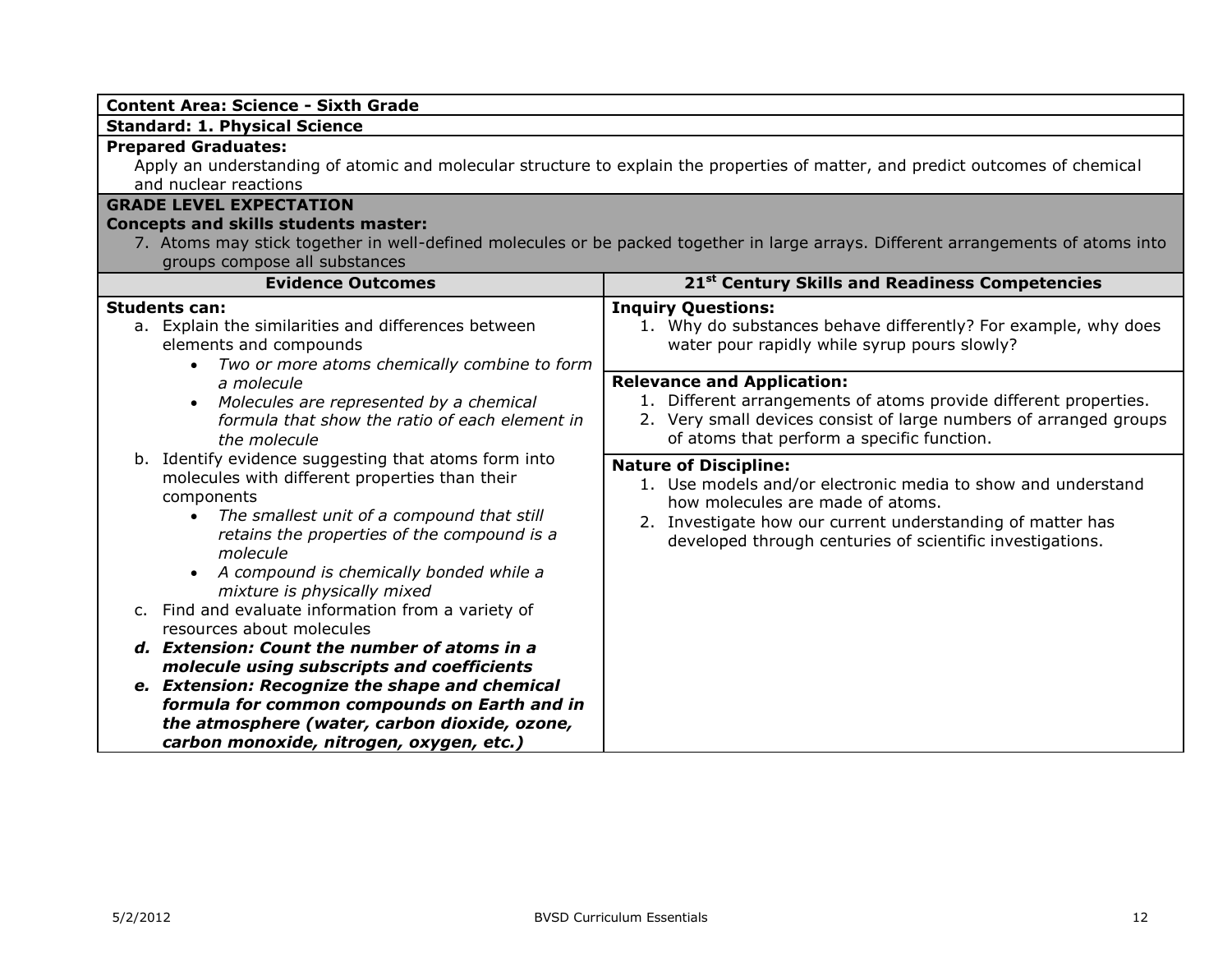| <b>Content Area: Science - Sixth Grade</b>                                                                                                                                                                                                                                                                                                                                                                                                                                                                                                                                                                                                                                                                                                                                                                                                                                                                                                                                                                                                                                                                                                                                                                                     |                                                                                                                                                                                                                                                                                                                                                                                                                                                                                                                                                                                                                                                                                                                                                                                                                                                             |
|--------------------------------------------------------------------------------------------------------------------------------------------------------------------------------------------------------------------------------------------------------------------------------------------------------------------------------------------------------------------------------------------------------------------------------------------------------------------------------------------------------------------------------------------------------------------------------------------------------------------------------------------------------------------------------------------------------------------------------------------------------------------------------------------------------------------------------------------------------------------------------------------------------------------------------------------------------------------------------------------------------------------------------------------------------------------------------------------------------------------------------------------------------------------------------------------------------------------------------|-------------------------------------------------------------------------------------------------------------------------------------------------------------------------------------------------------------------------------------------------------------------------------------------------------------------------------------------------------------------------------------------------------------------------------------------------------------------------------------------------------------------------------------------------------------------------------------------------------------------------------------------------------------------------------------------------------------------------------------------------------------------------------------------------------------------------------------------------------------|
| <b>Standard: 1. Physical Science</b>                                                                                                                                                                                                                                                                                                                                                                                                                                                                                                                                                                                                                                                                                                                                                                                                                                                                                                                                                                                                                                                                                                                                                                                           |                                                                                                                                                                                                                                                                                                                                                                                                                                                                                                                                                                                                                                                                                                                                                                                                                                                             |
| <b>Prepared Graduates:</b><br>Apply an understanding of atomic and molecular structure to explain the properties of matter, and predict outcomes of chemical<br>and nuclear reactions<br><b>GRADE LEVEL EXPECTATION</b><br><b>Concepts and skills students master:</b><br>8. The physical characteristics and changes of solid, liquid, and gas states can be explained using the particulate model                                                                                                                                                                                                                                                                                                                                                                                                                                                                                                                                                                                                                                                                                                                                                                                                                            |                                                                                                                                                                                                                                                                                                                                                                                                                                                                                                                                                                                                                                                                                                                                                                                                                                                             |
| <b>Evidence Outcomes</b>                                                                                                                                                                                                                                                                                                                                                                                                                                                                                                                                                                                                                                                                                                                                                                                                                                                                                                                                                                                                                                                                                                                                                                                                       | 21 <sup>st</sup> Century Skills and Readiness Competencies                                                                                                                                                                                                                                                                                                                                                                                                                                                                                                                                                                                                                                                                                                                                                                                                  |
| <b>Students can:</b><br>a. Explain how the arrangement and motion of particles<br>in a substance, such as water, determine its state<br>Describe and identify the properties of solids,<br>liquids, and gases<br>• Describe the arrangement, motion, and energy<br>of particles in different states<br>b. Distinguish between changes in temperature and<br>changes of state using the particle model of matter<br>Identify the names and processes of changes in<br>$\bullet$<br>state<br>• Predict how changes in temperature affect<br>behavior of particles<br>Use the particulate model to explain the<br>changes in energy and molecular motion in<br>transitions between solids, liquids, and gases<br>Measure temperature using a thermometer and<br>appropriate units<br>c. Extension: Explore additional states of matter,<br>such as plasma, Bose-Einstein Condensate, etc.<br>d. Extension: Investigate Ideal Gas Law and use<br>mathematical expressions to predict changes in<br>pressure, volume, and temperature.<br>e. Extension: Interpret phase diagrams for<br>different types of matter<br>f. Extension: Design experiments to test<br>hypotheses about changes in state for different<br>types of matter | <b>Inquiry Questions:</b><br>1. What determines whether matter is in the form of a solid,<br>liquid, or gas?<br>2. What is the kinetic molecular theory, and how does<br>temperature affect the behavior of particles in a gas?<br><b>Relevance and Application:</b><br>1. Solids, liquids, and gasses all have unique properties that<br>make them useful in different situations. For example, solids<br>are useful building materials.<br><b>Nature of Discipline:</b><br>1. Use models and technology tools to help visualize what is<br>happening at the molecular level during phase changes.<br>2. Understand and apply the difference between scientific laws,<br>theories and hypotheses.<br>3. Work in groups using the writing process to communicate an<br>understanding how the particle model of matter explains<br>various states of matter. |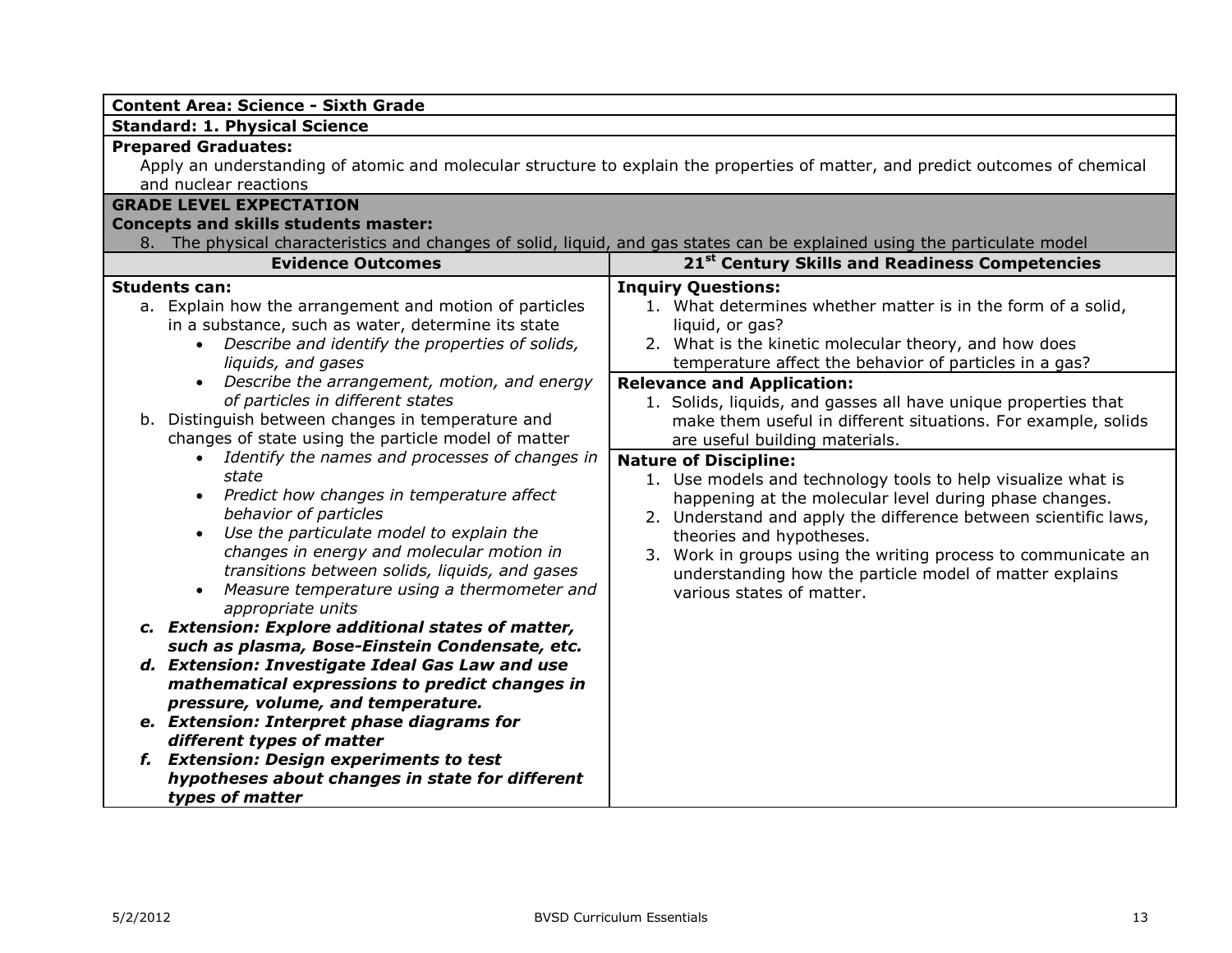| Apply an understanding of atomic and molecular structure to explain the properties of matter, and predict outcomes of chemical<br>9. Distinguish among, explain, and apply the relationships among mass, weight, volume, and density<br>21st Century Skills and Readiness Competencies                                                                                                                                                                                                                                                                                                                                                                                                                                                                                                                                                                                                                                                                                                                                                                                                                                                                                                                                               |
|--------------------------------------------------------------------------------------------------------------------------------------------------------------------------------------------------------------------------------------------------------------------------------------------------------------------------------------------------------------------------------------------------------------------------------------------------------------------------------------------------------------------------------------------------------------------------------------------------------------------------------------------------------------------------------------------------------------------------------------------------------------------------------------------------------------------------------------------------------------------------------------------------------------------------------------------------------------------------------------------------------------------------------------------------------------------------------------------------------------------------------------------------------------------------------------------------------------------------------------|
|                                                                                                                                                                                                                                                                                                                                                                                                                                                                                                                                                                                                                                                                                                                                                                                                                                                                                                                                                                                                                                                                                                                                                                                                                                      |
|                                                                                                                                                                                                                                                                                                                                                                                                                                                                                                                                                                                                                                                                                                                                                                                                                                                                                                                                                                                                                                                                                                                                                                                                                                      |
|                                                                                                                                                                                                                                                                                                                                                                                                                                                                                                                                                                                                                                                                                                                                                                                                                                                                                                                                                                                                                                                                                                                                                                                                                                      |
|                                                                                                                                                                                                                                                                                                                                                                                                                                                                                                                                                                                                                                                                                                                                                                                                                                                                                                                                                                                                                                                                                                                                                                                                                                      |
|                                                                                                                                                                                                                                                                                                                                                                                                                                                                                                                                                                                                                                                                                                                                                                                                                                                                                                                                                                                                                                                                                                                                                                                                                                      |
|                                                                                                                                                                                                                                                                                                                                                                                                                                                                                                                                                                                                                                                                                                                                                                                                                                                                                                                                                                                                                                                                                                                                                                                                                                      |
|                                                                                                                                                                                                                                                                                                                                                                                                                                                                                                                                                                                                                                                                                                                                                                                                                                                                                                                                                                                                                                                                                                                                                                                                                                      |
| <b>Inquiry Questions:</b><br>1. Which of the following is the best recommendation for a<br>person trying to lose weight and why?<br>Reduce the number of calories he or she eats.<br>$\Omega$<br>Exercise more.<br>$\Omega$<br>Go to the Moon.<br>$\circ$<br>2. If weight and mass are not the same thing, why might<br>people use the words interchangeably?<br>3. Describe a situation in which mass would be the most<br>useful information to know about an object? Do the same<br>for weight, volume, and density.<br><b>Relevance and Application:</b><br>1. Mass, weight, and gravitational forces are critical for space<br>travel, future visits to outer space, and possibly the<br>colonization of places like the Moon or Mars.<br><b>Nature of Discipline:</b><br>1. Calculate the density of a sample, predict its ability to float<br>or sink in a liquid of known density, design and perform<br>the experiment, and justify discrepancies in the<br>experimental outcome.<br>2. Ask testable questions, make a falsifiable hypothesis about<br>density and design an inquiry based method to find an<br>answer.<br>3. Select proper tools to measure the mass and volume of an<br>object and use appropriate units. |
|                                                                                                                                                                                                                                                                                                                                                                                                                                                                                                                                                                                                                                                                                                                                                                                                                                                                                                                                                                                                                                                                                                                                                                                                                                      |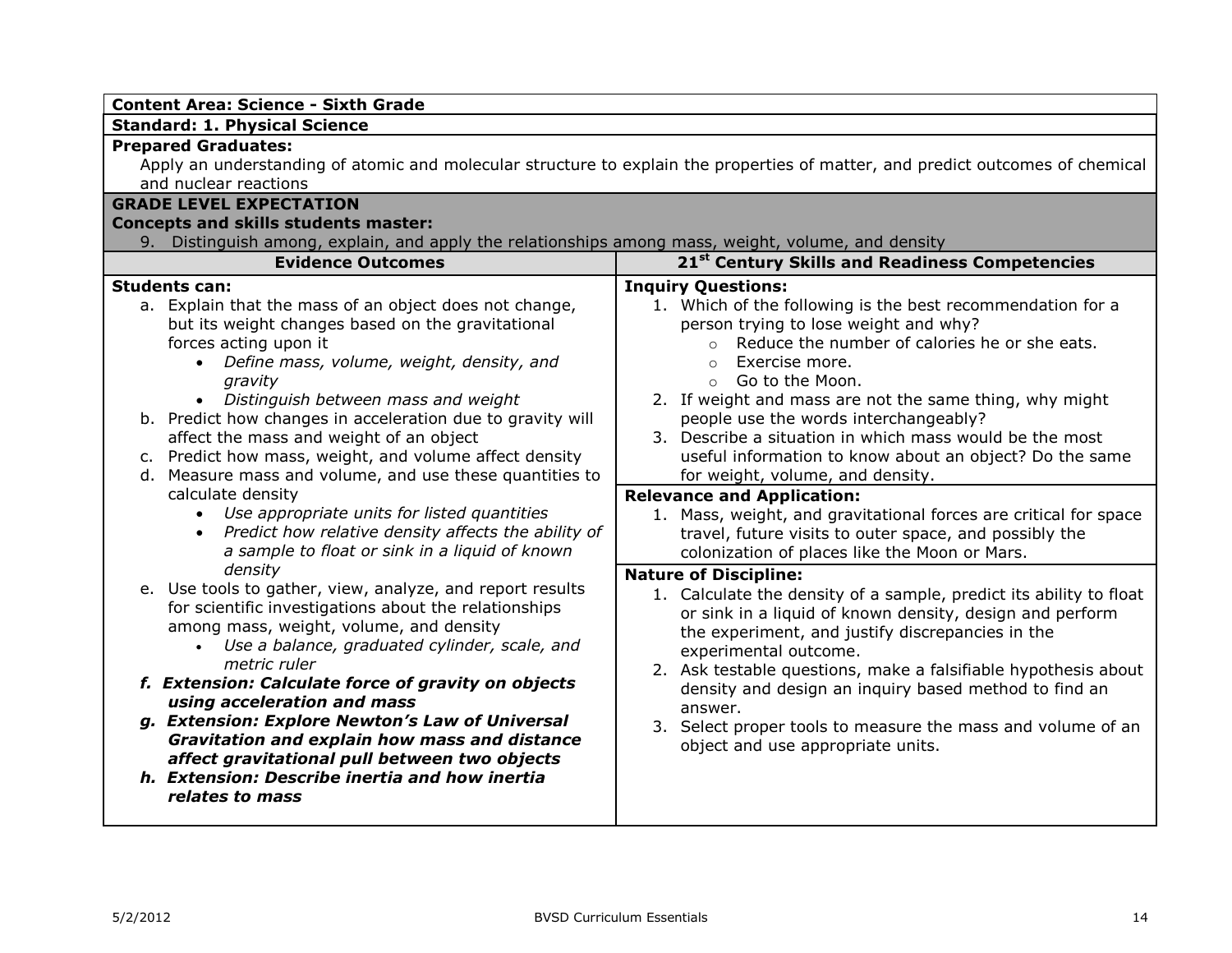### **Prepared Graduate Competencies in Science**

The preschool through twelfth-grade concepts and skills that all students who complete the Colorado education system must master to ensure their success in a postsecondary and workforce setting.

Prepared Graduates:

- Observe, explain, and predict natural phenomena governed by Newton's laws of motion, acknowledging the limitations of their application to very small or very fast objects
- $\triangleright$  Apply an understanding of atomic and molecular structure to explain the properties of matter, and predict outcomes of chemical and nuclear reactions
- $\triangleright$  Apply an understanding that energy exists in various forms, and its transformation and conservation occur in processes that are predictable and measurable
- $\triangleright$  Analyze the relationship between structure and function in living systems at a variety of organizational levels, and recognize living systems' dependence on natural selection
- $\triangleright$  Explain and illustrate with examples how living systems interact with the biotic and abiotic environment
- $\triangleright$  Analyze how various organisms grow, develop, and differentiate during their lifetimes based on an interplay between genetics and their environment
- $\triangleright$  Explain how biological evolution accounts for the unity and diversity of living organisms
- Describe and interpret how Earth's geologic history and place in space are relevant to our understanding of the processes that have shaped our planet
- Evaluate evidence that Earth's geosphere, atmosphere, hydrosphere, and biosphere interact as a complex system
- $\triangleright$  Describe how humans are dependent on the diversity of resources provided by Earth and Sun
- *Engage in scientific inquiry by asking or responding to scientifically oriented questions, collecting and analyzing data, giving priority to evidence, formulating explanations based on evidence, connecting explanations to scientific knowledge, and communicating and justifying explanations.*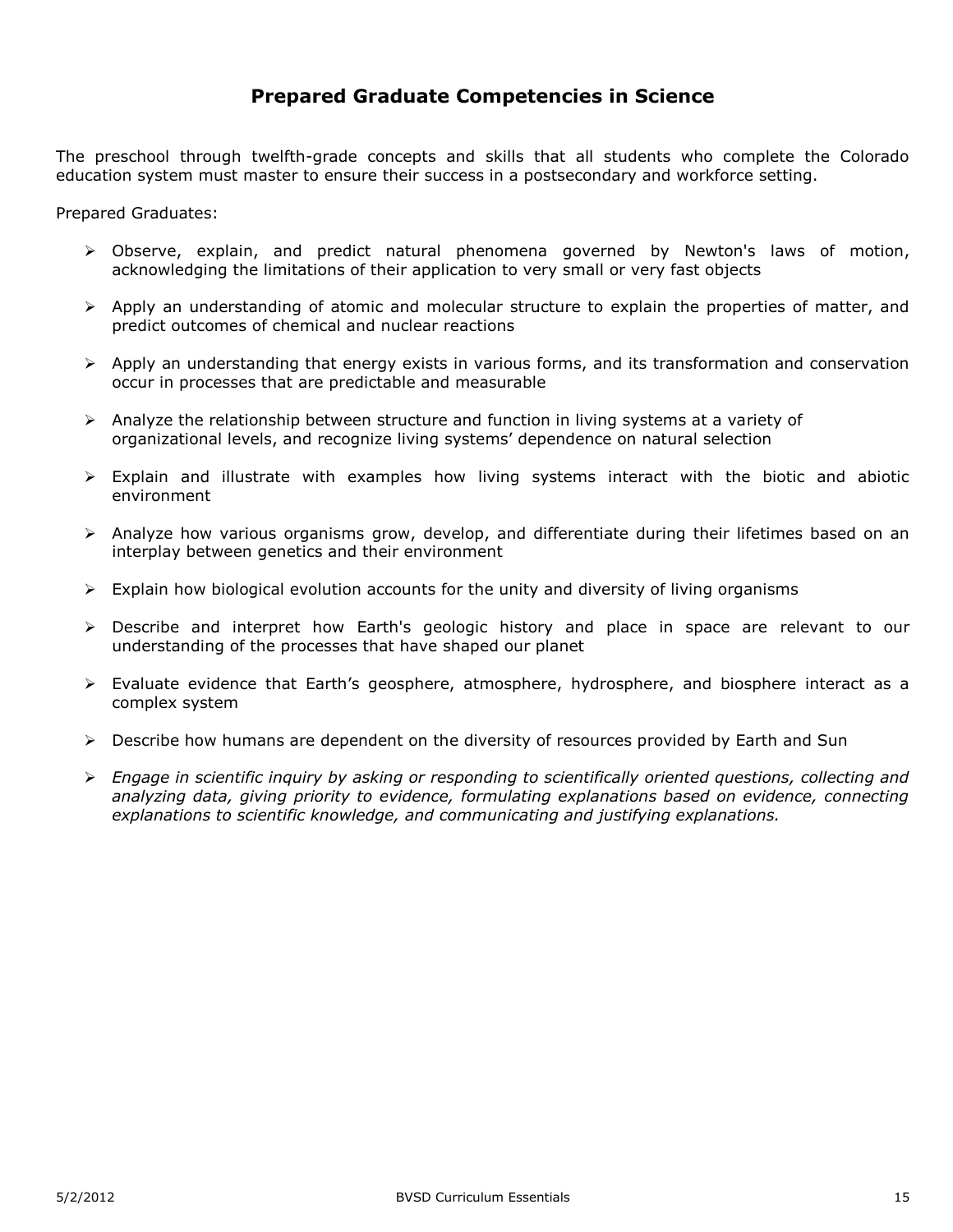| <b>Standard</b>        | <b>Grade Level Expectation</b>                                                                                                                                                                                                                                                                                              |
|------------------------|-----------------------------------------------------------------------------------------------------------------------------------------------------------------------------------------------------------------------------------------------------------------------------------------------------------------------------|
| <b>High School</b>     |                                                                                                                                                                                                                                                                                                                             |
| 1. Physical<br>Science | Newton's laws of motion and gravitation describe the relationships<br>1.<br>among forces acting on and between objects, their masses, and<br>changes in their motion - but have limitations                                                                                                                                 |
|                        | Matter has definite structure that determines characteristic physical<br>2.<br>and chemical properties                                                                                                                                                                                                                      |
|                        | Matter can change form through chemical or nuclear reactions abiding<br>3.<br>by the laws of conservation of mass and energy                                                                                                                                                                                                |
|                        | Atoms bond in different ways to form molecules and compounds that<br>4.<br>have definite properties                                                                                                                                                                                                                         |
|                        | Energy exists in many forms such as mechanical, chemical, electrical,<br>5.<br>radiant, thermal, and nuclear, that can be quantified and<br>experimentally determined                                                                                                                                                       |
|                        | When energy changes form, it is neither created not destroyed;<br>6.<br>however, because some is necessarily lost as heat, the amount of<br>energy available to do work decreases                                                                                                                                           |
| 2. Life Science        | Matter tends to be cycled within an ecosystem, while energy is<br>1.<br>transformed and eventually exits an ecosystem                                                                                                                                                                                                       |
|                        | The size and persistence of populations depend on their interactions<br>2.<br>with each other and on the abiotic factors in an ecosystem                                                                                                                                                                                    |
|                        | Cellular metabolic activities are carried out by biomolecules produced<br>3.<br>by organisms                                                                                                                                                                                                                                |
|                        | The energy for life primarily derives from the interrelated processes of<br>4.<br>photosynthesis and cellular respiration. Photosynthesis transforms the<br>sun's light energy into the chemical energy of molecular bonds.<br>Cellular respiration allows cells to utilize chemical energy when these<br>bonds are broken. |
|                        | 5. Cells use the passive and active transport of substances across<br>membranes to maintain relatively stable intracellular environments                                                                                                                                                                                    |
|                        | Cells, tissues, organs, and organ systems maintain relatively stable<br>6.<br>internal environments, even in the face of changing external<br>environments                                                                                                                                                                  |
|                        | Physical and behavioral characteristics of an organism are influenced<br>7.<br>to varying degrees by heritable genes, many of which encode<br>instructions for the production of proteins                                                                                                                                   |
|                        | Multicellularity makes possible a division of labor at the cellular level<br>8.<br>through the expression of select genes, but not the entire genome                                                                                                                                                                        |
|                        | Evolution occurs as the heritable characteristics of populations change<br>9.<br>across generations and can lead populations to become better adapted<br>to their environment                                                                                                                                               |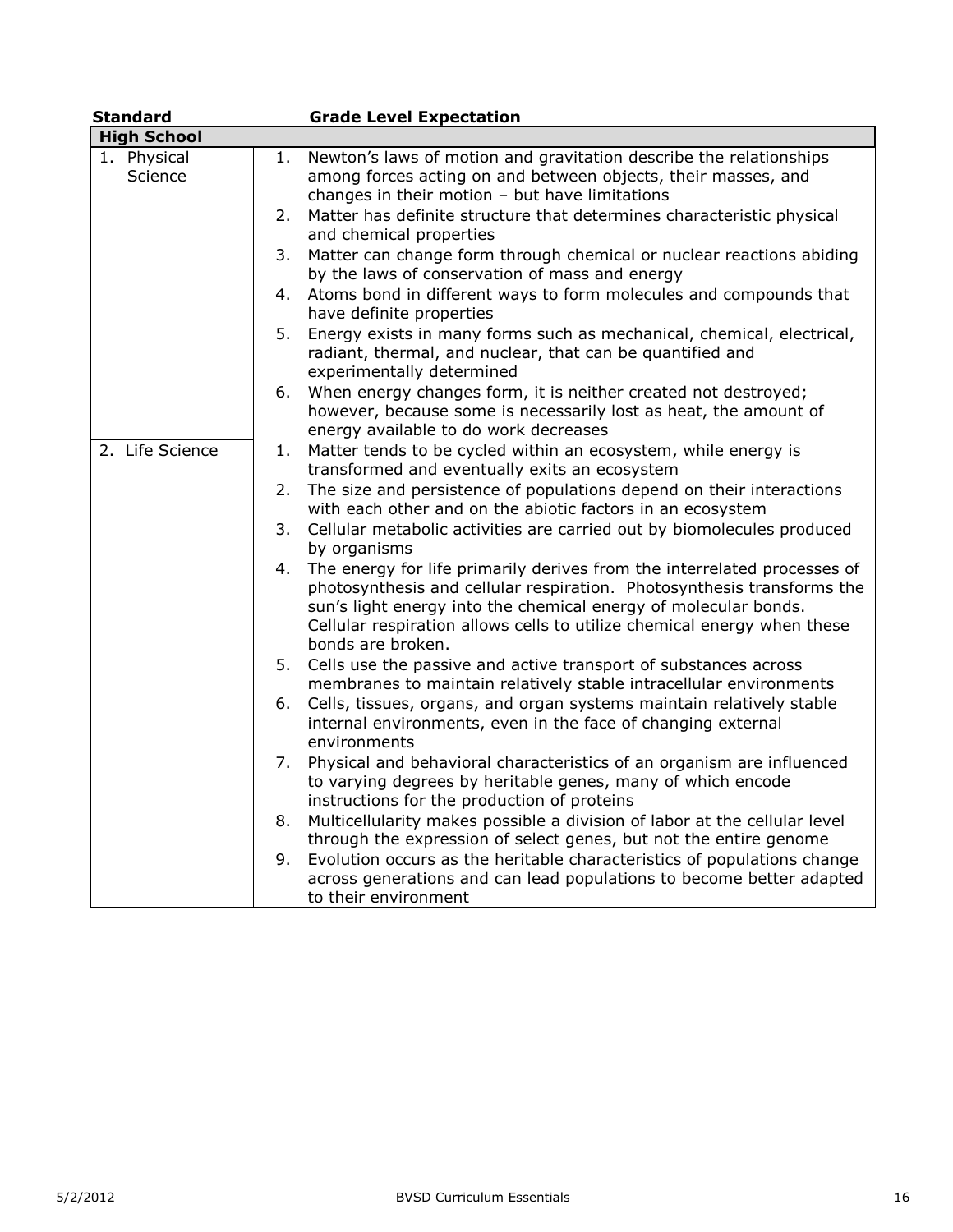|  | <b>Standard</b>                |    | <b>Grade Level Expectation</b>                                                                                                              |
|--|--------------------------------|----|---------------------------------------------------------------------------------------------------------------------------------------------|
|  | <b>High School (continued)</b> |    |                                                                                                                                             |
|  | 3. Earth Systems               | 1. | The history of the universe, solar system and Earth can be inferred                                                                         |
|  | Science                        |    | from evidence left from past events                                                                                                         |
|  |                                | 2. | As part of the solar system, Earth interacts with various                                                                                   |
|  |                                |    | extraterrestrial forces and energies such as gravity, solar phenomena,                                                                      |
|  |                                |    | electromagnetic radiation, and impact events that influence the                                                                             |
|  |                                |    | planet's geosphere, atmosphere, and biosphere in a variety of ways                                                                          |
|  |                                | 3. | The theory of plate tectonics helps to explain geological, physical, and                                                                    |
|  |                                |    | geographical features of Earth                                                                                                              |
|  |                                |    | 4. Climate is the result of energy transfer among interactions of the                                                                       |
|  |                                |    | atmosphere, hydrosphere, geosphere, and biosphere                                                                                           |
|  |                                | 5. | There are costs, benefits, and consequences of exploration,                                                                                 |
|  |                                |    | development, and consumption of renewable and nonrenewable                                                                                  |
|  |                                |    | resources                                                                                                                                   |
|  |                                | 6. | The interaction of Earth's surface with water, air, gravity, and                                                                            |
|  |                                |    | biological activity causes physical and chemical changes                                                                                    |
|  |                                | 7. | Natural hazards have local, national and global impacts such as                                                                             |
|  |                                |    | volcanoes, earthquakes, tsunamis, hurricanes, and thunderstorms                                                                             |
|  | <b>Eighth Grade</b>            |    |                                                                                                                                             |
|  | 3. Earth Systems               | 1. | Weather is a result of complex interactions of Earth's atmosphere, land                                                                     |
|  | Science                        |    | and water, that are driven by energy from the sun, and can be                                                                               |
|  |                                |    | predicted and described through complex models                                                                                              |
|  |                                | 2. | Earth has a variety of climates defined by average temperature,                                                                             |
|  |                                |    | precipitation, humidity, air pressure, and wind that have changed over                                                                      |
|  |                                |    | time in a particular location                                                                                                               |
|  |                                | 3. | The solar system is comprised of various objects that orbit the Sun                                                                         |
|  |                                |    | and are classified based on their characteristics                                                                                           |
|  |                                | 4. | The relative positions and motions of Earth, Moon, and Sun can be<br>used to explain observable effects such as seasons, eclipses, and Moon |
|  |                                |    | phases                                                                                                                                      |
|  |                                | 5. | Major geologic events such as earthquakes, volcanic eruptions, mid-                                                                         |
|  |                                |    | ocean ridges, and mountain formation are associated with plate                                                                              |
|  |                                |    | boundaries and attributed to plate motions                                                                                                  |
|  |                                | 6. | Geologic time, history, and changing life forms are indicated by fossils                                                                    |
|  |                                |    | and successive sedimentation, folding, faulting, and uplifting of layers                                                                    |
|  |                                |    | of sedimentary rock                                                                                                                         |
|  |                                | 7. | Complex interrelationships exist between Earth's structure and natural                                                                      |
|  |                                |    | processes that over time are both constructive and destructive                                                                              |
|  |                                | 8. | Water on Earth is distributed and circulated through oceans, glaciers,                                                                      |
|  |                                |    | rivers, ground water, and the atmosphere                                                                                                    |
|  |                                | 9. | Earth's natural resources provide the foundation for human society's                                                                        |
|  |                                |    | physical needs. Many natural resources are nonrenewable on human                                                                            |
|  |                                |    | timescales, while others can be renewed or recycled                                                                                         |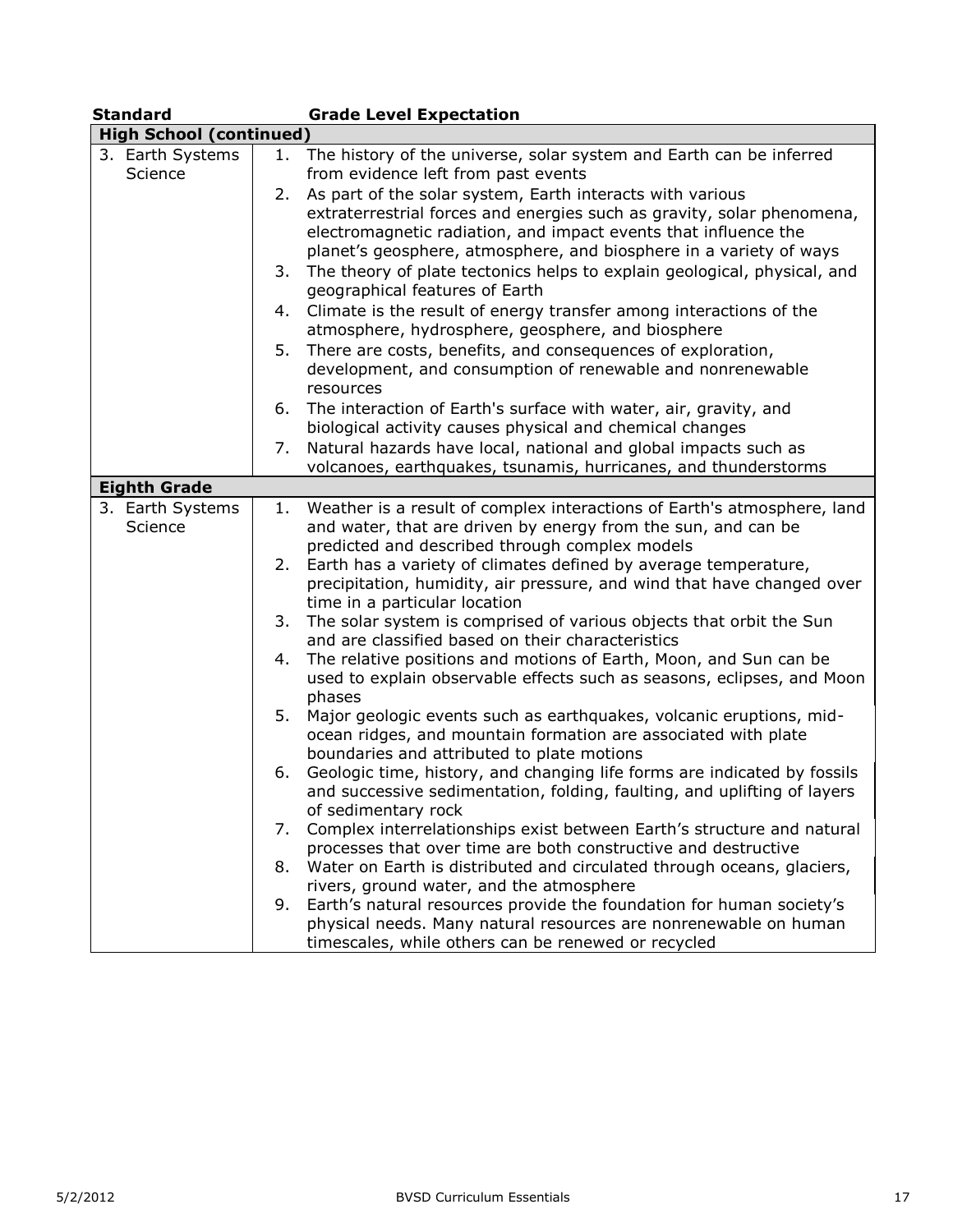| <b>Standard</b>      |    | <b>Grade Level Expectation</b>                                                                                                  |
|----------------------|----|---------------------------------------------------------------------------------------------------------------------------------|
| <b>Seventh Grade</b> |    |                                                                                                                                 |
| 2. Life Science      | 1. | Individual organisms with certain traits are more likely than others to<br>survive and have offspring in a specific environment |
|                      | 2. | The human body is composed of atoms, molecules, cells, tissues,                                                                 |
|                      |    | organs, and organ systems that have specific functions and                                                                      |
|                      |    | interactions                                                                                                                    |
|                      | 3. | Cells are the smallest unit of life that can function independently and                                                         |
|                      |    | perform all the necessary functions of life                                                                                     |
|                      | 4. | Photosynthesis and cellular respiration are important processes by                                                              |
|                      |    | which energy is acquired and utilized by organisms                                                                              |
|                      | 5. | Multiple lines of evidence show the evolution of organisms over                                                                 |
|                      |    | geologic time                                                                                                                   |
|                      | 6. | Human activities can deliberately or inadvertently alter ecosystems                                                             |
|                      |    | and their resiliency                                                                                                            |
|                      | 7. | Organisms reproduce and transmit genetic information (genes) to                                                                 |
|                      |    | offspring, which influences individuals' traits in the next generation                                                          |
| 8.                   |    | Changes in environmental conditions can affect the survival of                                                                  |
|                      |    | individual organisms, populations, and entire species                                                                           |
|                      | 9. | Organisms interact with each other and their environment in various                                                             |
|                      |    | ways that create a flow of energy and cycling of matter in an                                                                   |
|                      |    | ecosystem                                                                                                                       |
| <b>Sixth Grade</b>   |    |                                                                                                                                 |
| 1. Physical          | 1. | Identify and calculate the direction and magnitude of forces that act on                                                        |
| Science              |    | an object, and explain the results in the object's change of motion                                                             |
|                      | 2. | There are different forms of energy, and those forms of energy can be                                                           |
|                      |    | changed from one form to another - but total energy is conserved                                                                |
|                      | 3. | Distinguish between physical and chemical changes, noting that mass                                                             |
|                      |    | is conserved during any change                                                                                                  |
|                      | 4. | Recognize that waves such as electromagnetic, sound, seismic, and                                                               |
|                      |    | water have common characteristics and unique properties                                                                         |
|                      | 5. | Mixtures of substances can be separated based on their properties                                                               |
|                      |    | such as solubility, boiling points, magnetic properties, and densities                                                          |
|                      | 6. | All matter is made of atoms, which are far too small to see directly                                                            |
|                      |    | through a light microscope. Elements have unique atoms and thus,                                                                |
|                      |    | unique properties. Atoms themselves are made of even smaller                                                                    |
|                      |    | particles                                                                                                                       |
|                      | 7. | Atoms may stick together in well-defined molecules or be packed                                                                 |
|                      |    | together in large arrangements. Different arrangements of atoms into                                                            |
|                      |    | groups compose all substances.                                                                                                  |
|                      | 8. | The physical characteristics and changes of solid, liquid, and gas states                                                       |
|                      |    | can be explained using the particulate model                                                                                    |
|                      | 9. | Distinguish among, explain, and apply the relationships among mass,                                                             |
|                      |    | weight, volume, and density                                                                                                     |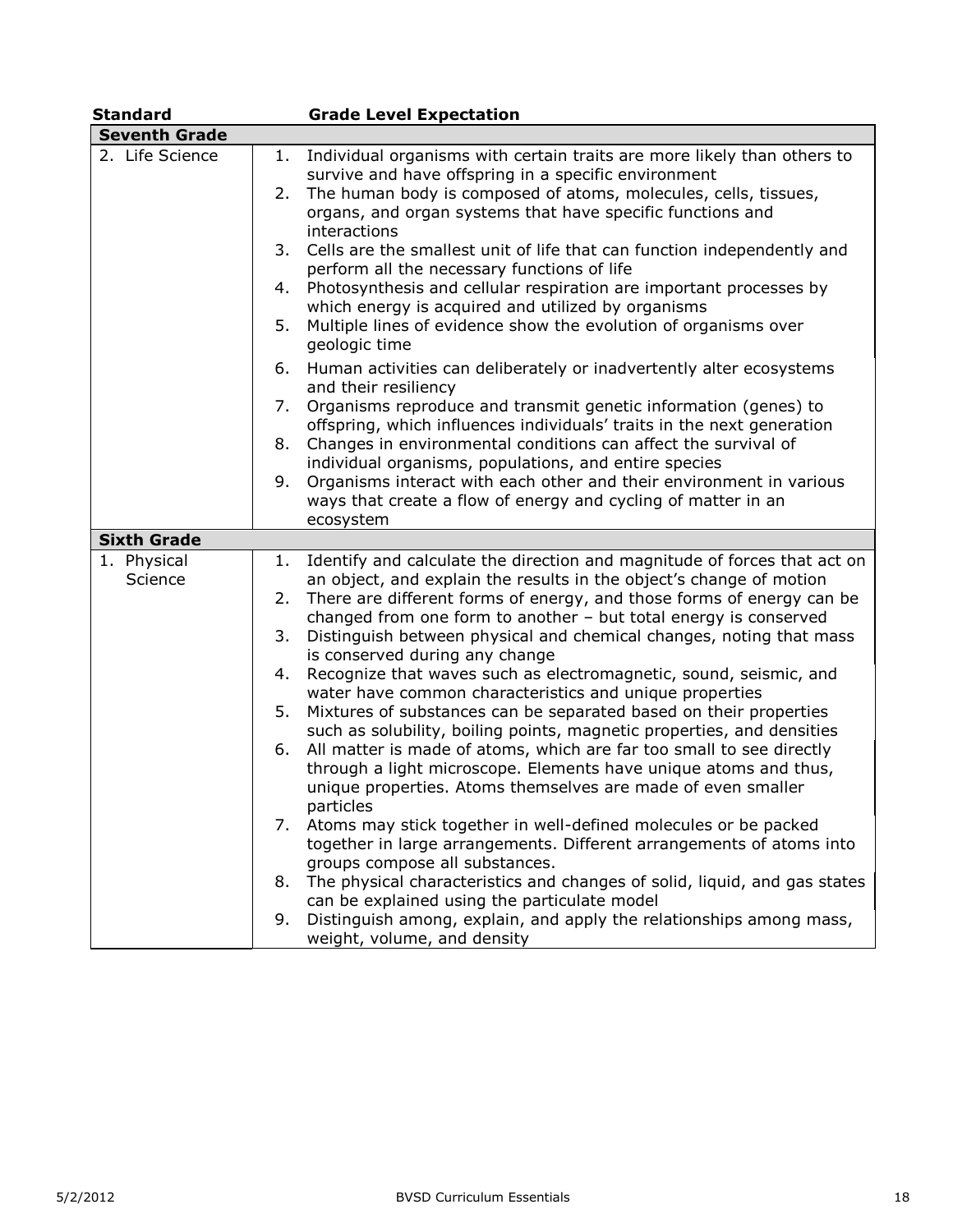| <b>Standard</b>             |          | <b>Grade Level Expectation</b>                                                                                                                                                                                                                |  |  |  |
|-----------------------------|----------|-----------------------------------------------------------------------------------------------------------------------------------------------------------------------------------------------------------------------------------------------|--|--|--|
| <b>Fifth Grade</b>          |          |                                                                                                                                                                                                                                               |  |  |  |
| 1. Physical<br>Science      | 1.       | Mixtures of matter can be separated regardless of how they were<br>created; all weight and mass of the mixture are the same as the sum<br>of weight and mass of its parts                                                                     |  |  |  |
| 2. Life Science             | 1.<br>2. | All organisms have structures and systems with separate functions<br>Human body systems have basic structures, functions, and needs                                                                                                           |  |  |  |
| 3. Earth Systems<br>Science | 1.<br>2. | Earth and sun provide a diversity of renewable and nonrenewable<br>resources<br>Earth's surface changes constantly through a variety of processes and                                                                                         |  |  |  |
|                             |          | forces                                                                                                                                                                                                                                        |  |  |  |
|                             | 3.       | Weather conditions change because of the uneven heating of Earth's<br>surface by the Sun's energy. Weather changes are measured by<br>differences in temperature, air pressure, wind and water in the<br>atmosphere and type of precipitation |  |  |  |
| <b>Fourth Grade</b>         |          |                                                                                                                                                                                                                                               |  |  |  |
| 1. Physical<br>Science      | 1.       | Energy comes in many forms such as light, heat, sound, magnetic,<br>chemical, and electrical                                                                                                                                                  |  |  |  |
| 2. Life Science             | 1.       | All living things share similar characteristics, but they also have<br>differences that can be described and classified                                                                                                                       |  |  |  |
|                             | 2.       | Comparing fossils to each other or to living organisms reveals features<br>of prehistoric environments and provides information about organisms<br>today                                                                                      |  |  |  |
|                             | 3.       | There is interaction and interdependence between and among living<br>and nonliving components of systems                                                                                                                                      |  |  |  |
| 3. Earth Systems<br>Science | 1.       | Earth is part of the solar system, which includes the Sun, Moon, and<br>other bodies that orbit the Sun in predictable patterns that lead to<br>observable paths of objects in the sky as seen from Earth                                     |  |  |  |
| <b>Third Grade</b>          |          |                                                                                                                                                                                                                                               |  |  |  |
| 1. Physical<br>Science      | 1.       | Matter exists in different states such as solids, liquids, and gases and<br>can change from one state to another by heating and cooling                                                                                                       |  |  |  |
| 2. Life Science             | 1.       | The duration and timing of life cycle events such as reproduction and<br>longevity vary across organisms and species                                                                                                                          |  |  |  |
| 3. Earth Systems<br>Science | 1.       | Earth's materials can be broken down and/or combined into different<br>materials such as rocks, minerals, rock cycle, formation of soil, and<br>sand - some of which are usable resources for human activity                                  |  |  |  |
| <b>Second Grade</b>         |          |                                                                                                                                                                                                                                               |  |  |  |
| 1. Physical<br>Science      | 1.       | Changes in speed or direction of motion are caused by forces such as<br>pushes and pulls.                                                                                                                                                     |  |  |  |
| 2. Life Science             | 1.       | Organisms depend on their habitat's nonliving parts to satisfy their<br>needs                                                                                                                                                                 |  |  |  |
|                             | 2.       | Each plant or animal has different structures or behaviors that serve<br>different functions                                                                                                                                                  |  |  |  |
| 3. Earth Systems<br>Science | 1.       | Weather and the changing seasons impact the environment and<br>organisms such as humans, plants, and other animals                                                                                                                            |  |  |  |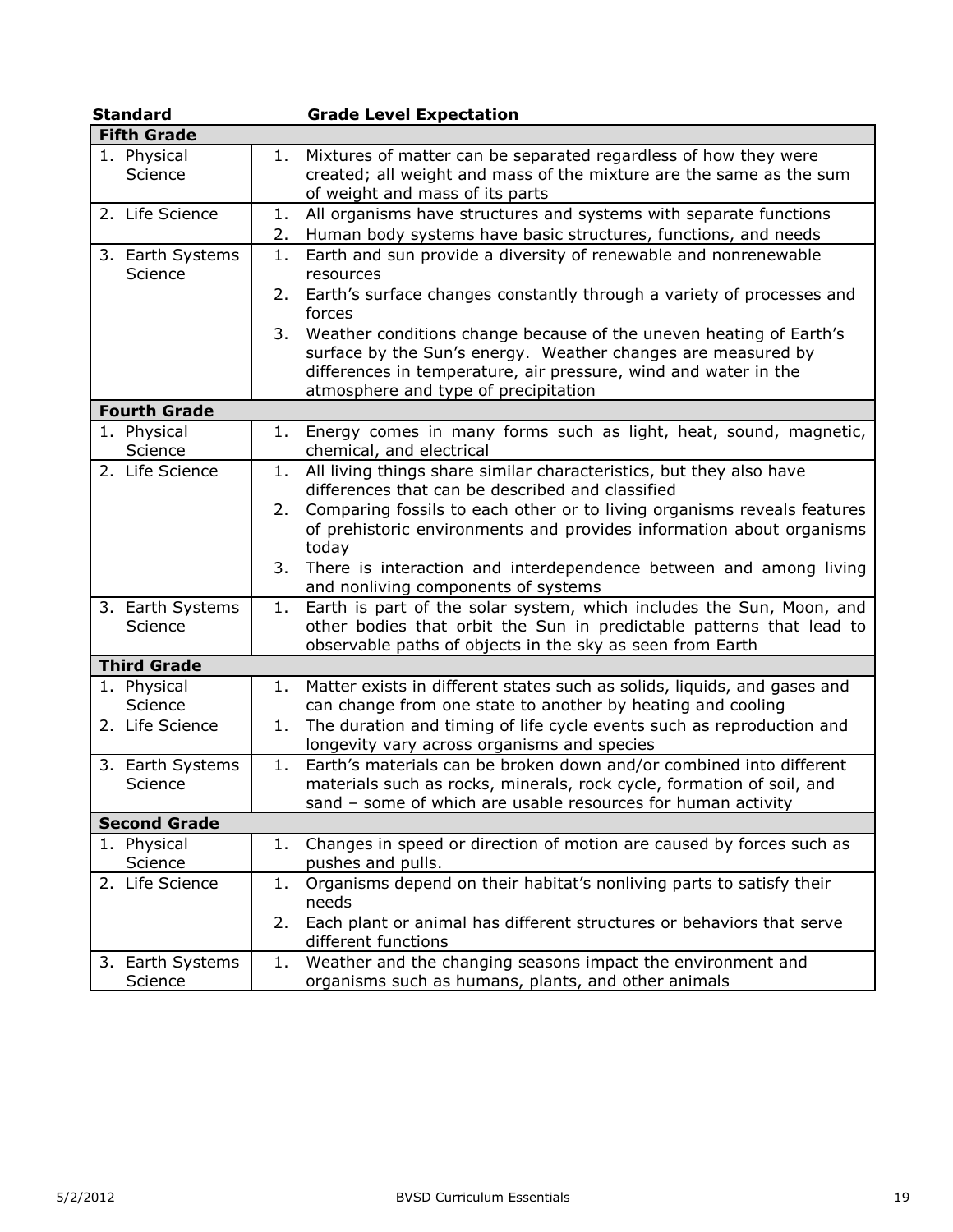| <b>Standard</b>             | <b>Grade Level Expectation</b>                                                                                  |  |  |  |
|-----------------------------|-----------------------------------------------------------------------------------------------------------------|--|--|--|
| <b>First Grade</b>          |                                                                                                                 |  |  |  |
| 1. Physical<br>Science      | 1. Solids and liquids have unique properties that distinguish them                                              |  |  |  |
| 2. Life Science             | Offspring have characteristics that are similar to but not exactly like<br>1.<br>their parents' characteristics |  |  |  |
|                             | An organism is a living thing that has physical characteristics to help it<br>2.<br>survive                     |  |  |  |
| 3. Earth Systems<br>Science | Earth's materials can be compared and classified based on their<br>1.<br>properties                             |  |  |  |
| Kindergarten                |                                                                                                                 |  |  |  |
| 1. Physical<br>Science      | Objects can move in a variety of ways that can be described by speed<br>1.<br>and direction                     |  |  |  |
|                             | Objects can be sorted by physical properties, which can be observed<br>2.<br>and measured                       |  |  |  |
| 2. Life Science             | Organisms can be described and sorted by their physical<br>1.<br>characteristics                                |  |  |  |
| 3. Earth Systems<br>Science | The sun provides heat and light to Earth<br>1.                                                                  |  |  |  |
| <b>Preschool</b>            |                                                                                                                 |  |  |  |
| 1. Physical                 | Objects have properties and characteristics<br>1.                                                               |  |  |  |
| Science                     | There are cause-and-effect relationships in everyday experiences<br>2.                                          |  |  |  |
| 2. Life Science             | Living things have characteristics and basic needs<br>1.                                                        |  |  |  |
|                             | 2.<br>Living things develop in predictable patterns                                                             |  |  |  |
| 3. Earth Systems<br>Science | Earth's materials have properties and characteristics that affect how<br>1.<br>we use those materials           |  |  |  |
|                             | Events such as night, day, the movement of objects in the sky,<br>2.<br>weather, and seasons have patterns      |  |  |  |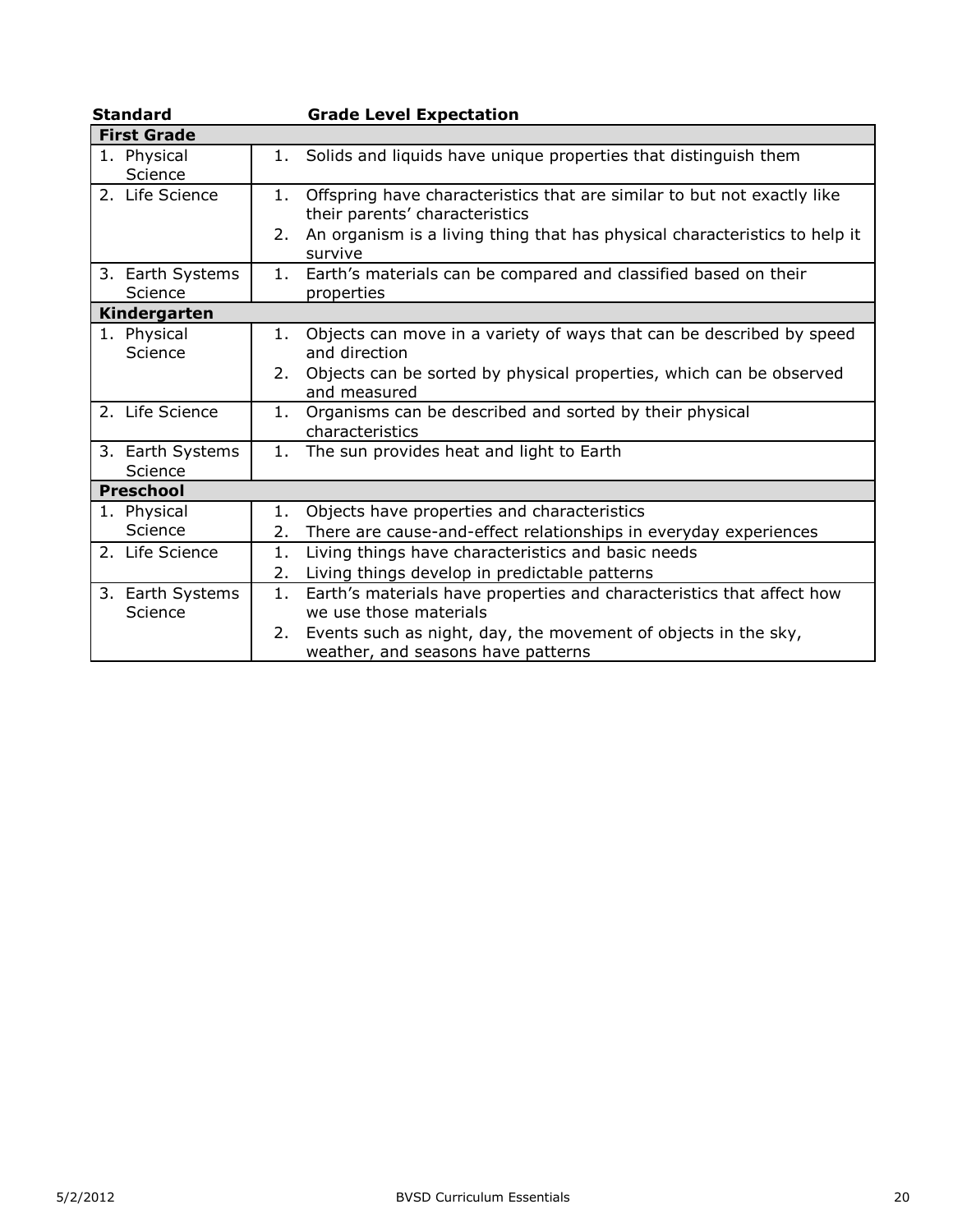#### **Academic Vocabulary**

absorption, acceleration, amplitude, array, atom, boiling point, chemical change, compound, conservation of energy, conservation of mass, density, electromagnetic wave, element, energy, energy transfer, energy transformation, falsifiable, force, frequency, gravity, hypothesis, infer, kinetic energy, kinetic molecular theory, light, light microscope, magnitude, mass, matter, mixture, molecule, net force, non-renewable, particle, particulate model, phase change, physical change, pitch (sound), potential energy, property, reflection, refraction, renewable, scientific law, scientific theory, seismic wave, separate, sound wave, speed, state of matter, substance, system, temperature, unique, volume, wave, wavelength, weight

| Word                   | <b>Definition</b>                                                                                                                                                                                                                                                   |
|------------------------|---------------------------------------------------------------------------------------------------------------------------------------------------------------------------------------------------------------------------------------------------------------------|
| absorption             | a reduction of the intensity of any form of radiated energy as a result of<br>energy conversion in a medium, such as the conversion of sound energy<br>into heat                                                                                                    |
| acceleration           | the rate of increase of speed                                                                                                                                                                                                                                       |
| amplitude              | in a wave, the maximum extent of a vibration or oscillation from the<br>point of equilibrium.                                                                                                                                                                       |
| array                  | an orderly or regular arrangement                                                                                                                                                                                                                                   |
| atom                   | the smallest particle of a chemical element, consisting of a positively<br>charged nucleus surrounded by negatively charged electrons                                                                                                                               |
| boiling point          | the temperature at which a liquid boils at a fixed pressure, especially<br>under standard atmospheric conditions                                                                                                                                                    |
| chemical change        | a change in which the substances present at the beginning of the change<br>are not present at the end; new substances are formed. The change<br>cannot be "undone".                                                                                                 |
| compound               | a pure, macroscopically homogeneous substance consisting of atoms or<br>ions of two or more different elements in definite proportions that cannot<br>be separated by physical means. A compound usually has properties<br>unlike those of its constituent elements |
| conservation of energy | a principle stating that the total energy of an isolated system remains<br>constant regardless of changes within the system                                                                                                                                         |
| conservation of mass   | a principle in classical physics stating that the total mass of an isolated<br>system is unchanged by interaction of its parts                                                                                                                                      |
| density                | the mass of a substance per unit volume                                                                                                                                                                                                                             |
| electromagnetic wave   | wave of energy having a frequency within the electromagnetic spectrum<br>and propagated as a periodic disturbance of the electromagnetic field<br>when an electric charge oscillates or accelerates                                                                 |
| element                | substance composed of atoms having an identical number of protons in<br>each nucleus                                                                                                                                                                                |
| energy                 | the capacity of a physical system to do work                                                                                                                                                                                                                        |
| energy transfer        | to pass energy from one place or thing to another                                                                                                                                                                                                                   |
| energy transformation  | to convert energy from one form to another                                                                                                                                                                                                                          |
| force                  | an influence tending to change the motion of a body or produce motion<br>or stress in a stationary body; a push or a pull                                                                                                                                           |
| falsifiable            | able to be proven false, and therefore testable                                                                                                                                                                                                                     |
| frequency              | the number of repetitions per unit time of a complete waveform                                                                                                                                                                                                      |
| gravity                | the force that attracts a body towards the center of the earth, or towards<br>any other physical body having mass                                                                                                                                                   |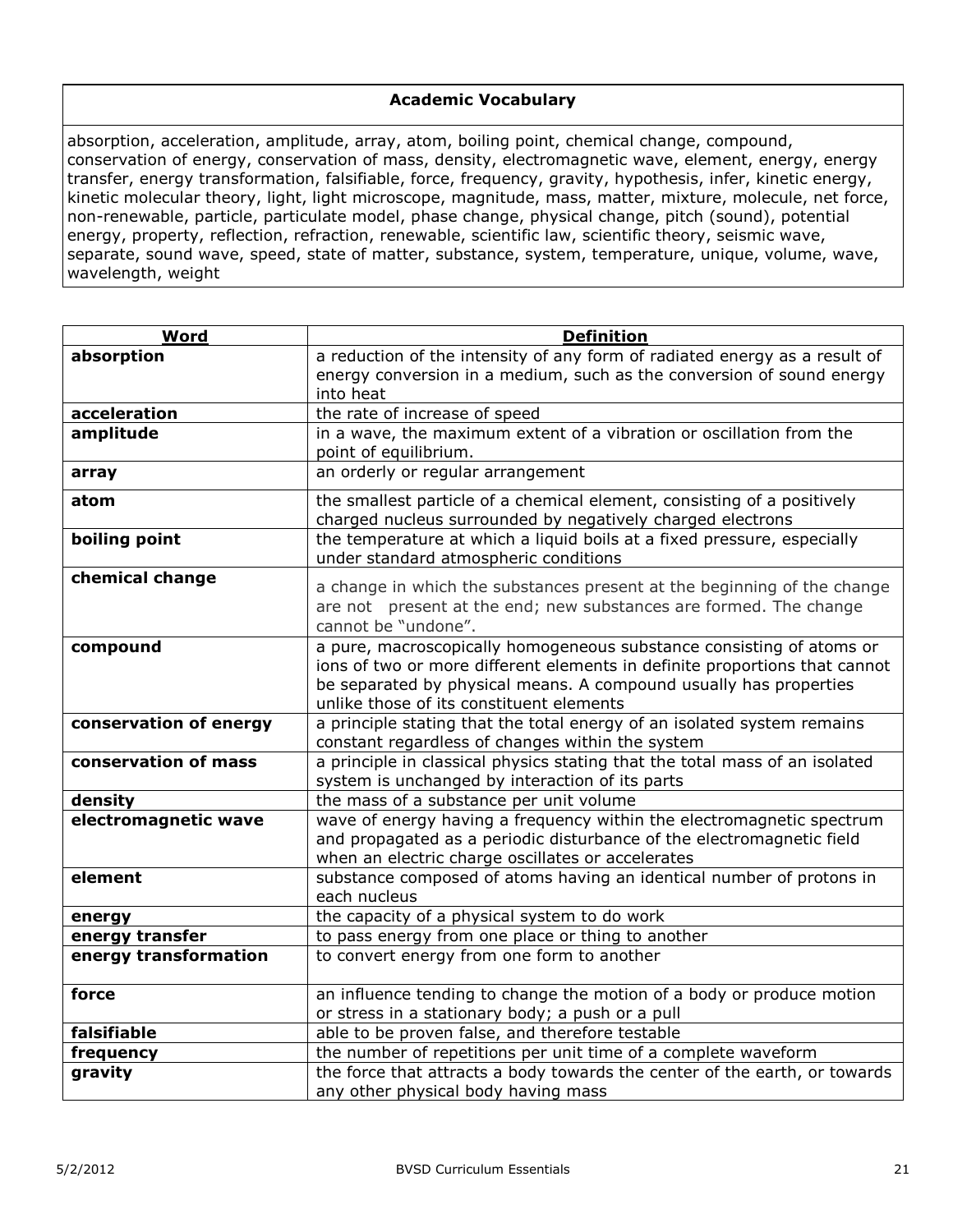| hypothesis               | a tentative explanation for an observation                                                                                                                                                                                                                                                                |  |  |  |  |
|--------------------------|-----------------------------------------------------------------------------------------------------------------------------------------------------------------------------------------------------------------------------------------------------------------------------------------------------------|--|--|--|--|
| infer                    | draw conclusions, interpret, or try to explain observations                                                                                                                                                                                                                                               |  |  |  |  |
| kinetic energy           | the energy possessed by an object because of its motion                                                                                                                                                                                                                                                   |  |  |  |  |
| kinetic molecular theory | Theory that describes a gas as a large number of small particles (atoms<br>or molecules), all of which are in constant, random motion. Kinetic<br>theory explains macroscopic properties of gases, such as pressure,<br>temperature, or volume, by considering their molecular composition and<br>motion. |  |  |  |  |
| light                    | electromagnetic radiation that can produce a visual sensation                                                                                                                                                                                                                                             |  |  |  |  |
| light microscope         | microscope consisting of an optical instrument that magnifies the image<br>of an object                                                                                                                                                                                                                   |  |  |  |  |
| magnitude                | relative size or extent                                                                                                                                                                                                                                                                                   |  |  |  |  |
| mass                     | the quantity of matter which a body contains, as measured by its<br>acceleration under a given force or by the force exerted on it by a<br>gravitational field                                                                                                                                            |  |  |  |  |
| matter                   | physical substance or material in general; that which occupies space and<br>possesses mass                                                                                                                                                                                                                |  |  |  |  |
| mixture                  | a composition of two or more substances that are not chemically<br>combined with each other and are capable of being separated                                                                                                                                                                            |  |  |  |  |
| molecule                 | the simplest unit of a chemical compound that can exist, consisting of<br>two or more atoms held together by chemical bonds                                                                                                                                                                               |  |  |  |  |
| net force                | the overall force on an object when all the individual forces are acting on<br>an object and then added together                                                                                                                                                                                          |  |  |  |  |
| non-renewable            | of or relating to an energy source, such as oil or natural gas, or a natural<br>resource, such as a metallic ore, that is not replaceable after it has been<br>used                                                                                                                                       |  |  |  |  |
| particle                 | a very small piece of matter                                                                                                                                                                                                                                                                              |  |  |  |  |
| particulate model        | model of matter describing all matter as composed of particles with<br>space in between them; the relative distance between particles and the<br>motion of the particles can be used to explain the phases of matter (gas,<br>liquid, solid)                                                              |  |  |  |  |
| phase change             | a change from one state (solid or liquid or gas) to another without a<br>change in chemical composition                                                                                                                                                                                                   |  |  |  |  |
| physical change          | type of change in which the form of matter is altered but one substance<br>is not transformed into another                                                                                                                                                                                                |  |  |  |  |
| pitch (sound)            | the property of sound that varies with variation in the frequency of<br>vibration; how "low" or "high" a sound is                                                                                                                                                                                         |  |  |  |  |
| potential energy         | stored energy; the ability of a system to do work due to its position or<br>internal structure. For example, gravitational potential energy is a stored<br>energy determined by an object's position in a gravitational field while<br>elastic potential energy is the energy stored in a spring.         |  |  |  |  |
| property                 | something that can be known about an object by using one of the five<br>senses, either directly or by using tools such a microscope                                                                                                                                                                       |  |  |  |  |
| reflection               | the throwing back by a body or surface of light, heat, or sound without<br>absorbing it                                                                                                                                                                                                                   |  |  |  |  |
| refraction               | phenomenon of light, radio waves, etc., being deflected in passing<br>obliquely through the interface between one medium and another or<br>through a medium of varying density                                                                                                                            |  |  |  |  |
| renewable                | any natural resource (as wood or solar energy) that can be replenished<br>naturally with the passage of time                                                                                                                                                                                              |  |  |  |  |
| scientific law           | a statement of a principle or generalized pattern that appears to be<br>without exception at the time it is made, and has become consolidated<br>by repeated successful testing                                                                                                                           |  |  |  |  |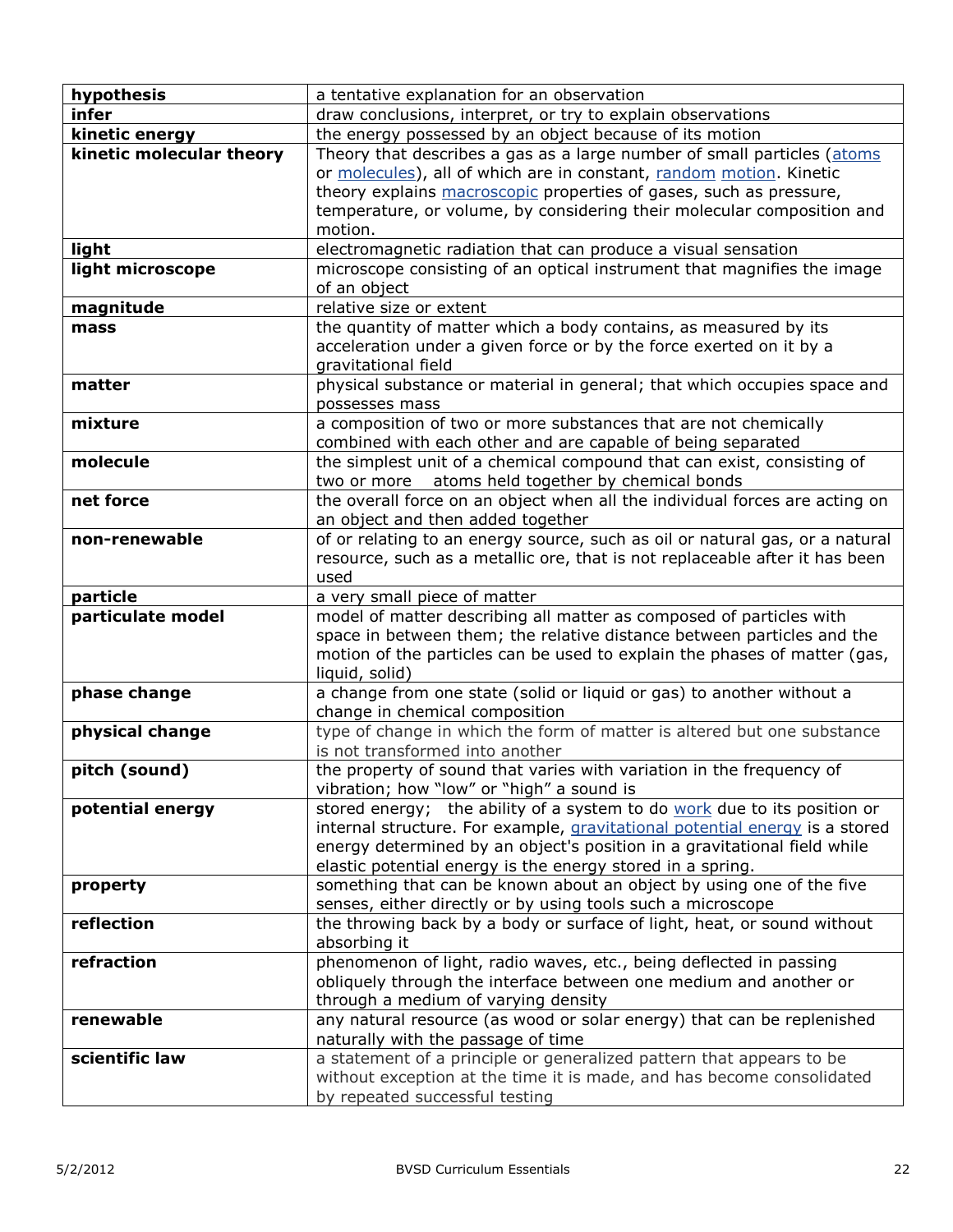| scientific theory | an explanation for an observation or series of observations that is<br>substantiated by a considerable body of evidence                                                                   |  |  |  |
|-------------------|-------------------------------------------------------------------------------------------------------------------------------------------------------------------------------------------|--|--|--|
| seismic wave      | wave of force that travels through the Earth or other elastic body, for<br>example as a result of an earthquake, explosion, or some other process<br>that imparts forces                  |  |  |  |
| separate          | to remove parts of mixture; isolate; pull apart into distinct units                                                                                                                       |  |  |  |
| sound wave        | longitudinal waves of mechanical energy that transmit vibrations<br>interpreted as sound                                                                                                  |  |  |  |
| speed             | the rate or a measure of the rate of motion                                                                                                                                               |  |  |  |
| state of matter   | the physical state that matter exists in; solid, liquid or gas                                                                                                                            |  |  |  |
| substance         | a particular kind of matter with uniform properties                                                                                                                                       |  |  |  |
| system            | a group of interacting, interrelated, or interdependent elements forming<br>a complex whole                                                                                               |  |  |  |
| temperature       | a measure of the average kinetic energy of the particles in a sample of<br>matter, expressed in terms of units or degrees designated on a standard<br>scale                               |  |  |  |
| unique            | being the only one of its kind:                                                                                                                                                           |  |  |  |
| volume            | the amount of 3-dimensional space occupied by an object                                                                                                                                   |  |  |  |
| wave              | a disturbance traveling through a medium by which energy is transferred<br>from one particle of the medium to another without causing any<br>permanent displacement of the medium itself. |  |  |  |
| wavelength        | the distance between one peak or crest of a wave of light, heat, or other<br>energy and the next corresponding peak or crest                                                              |  |  |  |
| weight            | the force with which a body is attracted to Earth or another celestial<br>body, equal to the product of the object's mass and the acceleration of<br>gravity                              |  |  |  |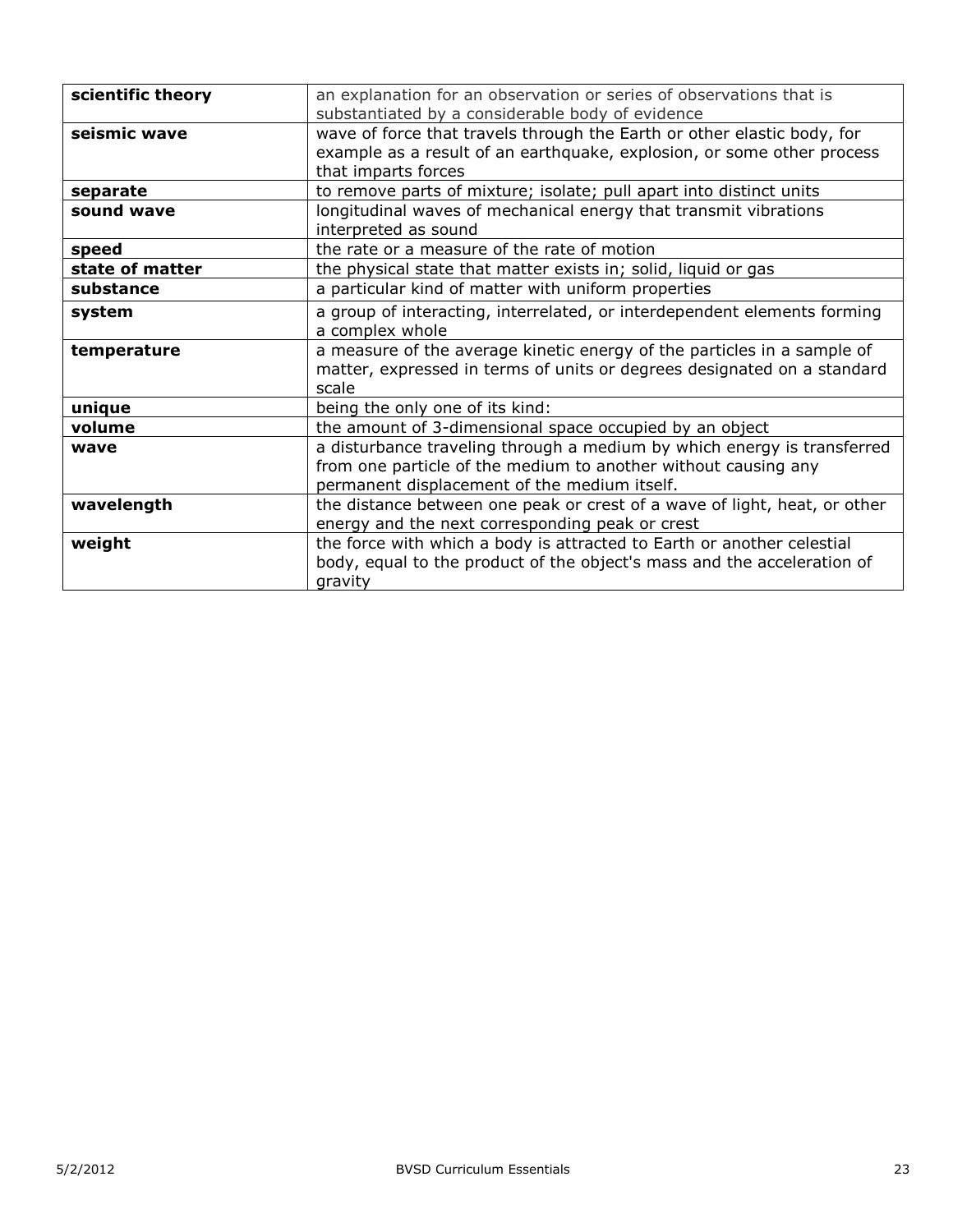

# CAN DO Descriptors: Grade Level Cluster 6-8

For the given level of English language proficiency and with visual, graphic, or interactive support through Level 4, English<br>language learners can process or produce the **language** needed to:

|                  | Level 1<br><b>Entering</b>                                                                                                                                                                                                                                                                                                     | Level <sub>2</sub><br><b>Beginning</b>                                                                                                                                                                                                                                                                              | Level 3<br><b>Developing</b>                                                                                                                                                                                                                                                                                                                                                                                                | Level 4<br><b>Expanding</b>                                                                                                                                                                                                                                            | Level 5<br><b>Bridging</b>                                                                                                                                                                                                                                                                                        |                 |
|------------------|--------------------------------------------------------------------------------------------------------------------------------------------------------------------------------------------------------------------------------------------------------------------------------------------------------------------------------|---------------------------------------------------------------------------------------------------------------------------------------------------------------------------------------------------------------------------------------------------------------------------------------------------------------------|-----------------------------------------------------------------------------------------------------------------------------------------------------------------------------------------------------------------------------------------------------------------------------------------------------------------------------------------------------------------------------------------------------------------------------|------------------------------------------------------------------------------------------------------------------------------------------------------------------------------------------------------------------------------------------------------------------------|-------------------------------------------------------------------------------------------------------------------------------------------------------------------------------------------------------------------------------------------------------------------------------------------------------------------|-----------------|
| <b>LISTENING</b> | • Follow one-step oral<br>commands/instructions<br>• Match social language to<br>visual/graphic displays<br>Identify objects, people, or<br>places from oral statements/<br>questions using gestures<br>(e.g., pointing)<br>Match instructional<br>language with visual<br>representation (e.g., "Use a<br>sharpened pencil.") | · Follow multi-step oral<br>commands/instructions<br>• Classify/sort content-related<br>visuals per oral descriptions<br>Sequence visuals per oral<br>directions<br>· Identify information on<br>charts or tables based on<br>oral statements                                                                       | • Categorize content-<br>based examples from oral<br>directions<br>• Match main ideas of<br>familiar text read aloud to<br>visuals<br>• Use learning strategies<br>described orally<br>• Identify everyday examples<br>of content-based concepts<br>described orally<br>• Associate oral language with<br>different time frames (e.g.,<br>past, present, future)                                                            | · Identify main ideas and<br>details of oral discourse<br>• Complete content-related<br>tasks or assignments based<br>on oral discourse<br>• Apply learning strategies to<br>new situations<br>• Role play, dramatize, or<br>re-enact scenarios from oral<br>reading   | • Use oral information to<br>accomplish grade-level tasks<br>• Evaluate intent of speech<br>and act accordingly<br>• Make inferences from<br>grade-level text read aloud<br>• Discriminate among<br>multiple genres read orally                                                                                   | evel            |
| <b>SPEAKING</b>  | • Answer yes/no and choice<br>questions<br>• Begin to use general and<br>high frequency vocabulary<br>Repeat words, short phrases,<br>memorized chunks<br>Answer select WH-<br>questions (e.g., "who,"<br>"what," "when," "where")<br>within context of lessons or<br>personal experiences                                     | • Convey content through<br>high frequency words/<br>phrases<br>State big/main ideas of<br>classroom conversation<br>• Describe situations from<br>modeled sentences<br>• Describe routines and<br>everyday events<br>Express everyday needs and<br>wants<br>Communicate in social<br>situations<br>• Make requests | Begin to express time<br>٠<br>through multiple tenses<br>• Retell/rephrase ideas from<br>speech<br>• Give brief oral content-<br>based presentations<br>State opinions<br>Connect ideas in discourse<br>using transitions (e.g.,<br>"but," "then")<br>· Use different registers inside<br>and outside of class<br>• State big/main ideas with<br>some supporting details<br>• Ask for clarification (e.g.,<br>self-monitor) | • Paraphrase and summarize<br>ideas presented orally<br>• Defend a point of view<br>Explain outcomes<br>• Explain and compare<br>content-based concepts<br>• Connect ideas with<br>supporting details/evidence<br>· Substantiate opinions with<br>reasons and evidence | • Defend a point of view and<br>give reasons<br>• Use and explain metaphors<br>and similes<br>• Communicate with fluency<br>in social and academic<br>contexts<br>• Negotiate meaning in group<br>discussions<br>• Discuss and give examples<br>of abstract, content-based<br>ideas (e.g., democracy,<br>justice) | <b>Reaching</b> |

The CAN DO Descriptors work in conjunction with the WIDA Performance Definitions of the English language proficiency standards. The Performance Definitions use three criteria (1. linguistic complexity; 2. vocabulary usage; and 3. language control) to describe the increasing quality and quantity of students' language processing and use across the levels of language proficiency.